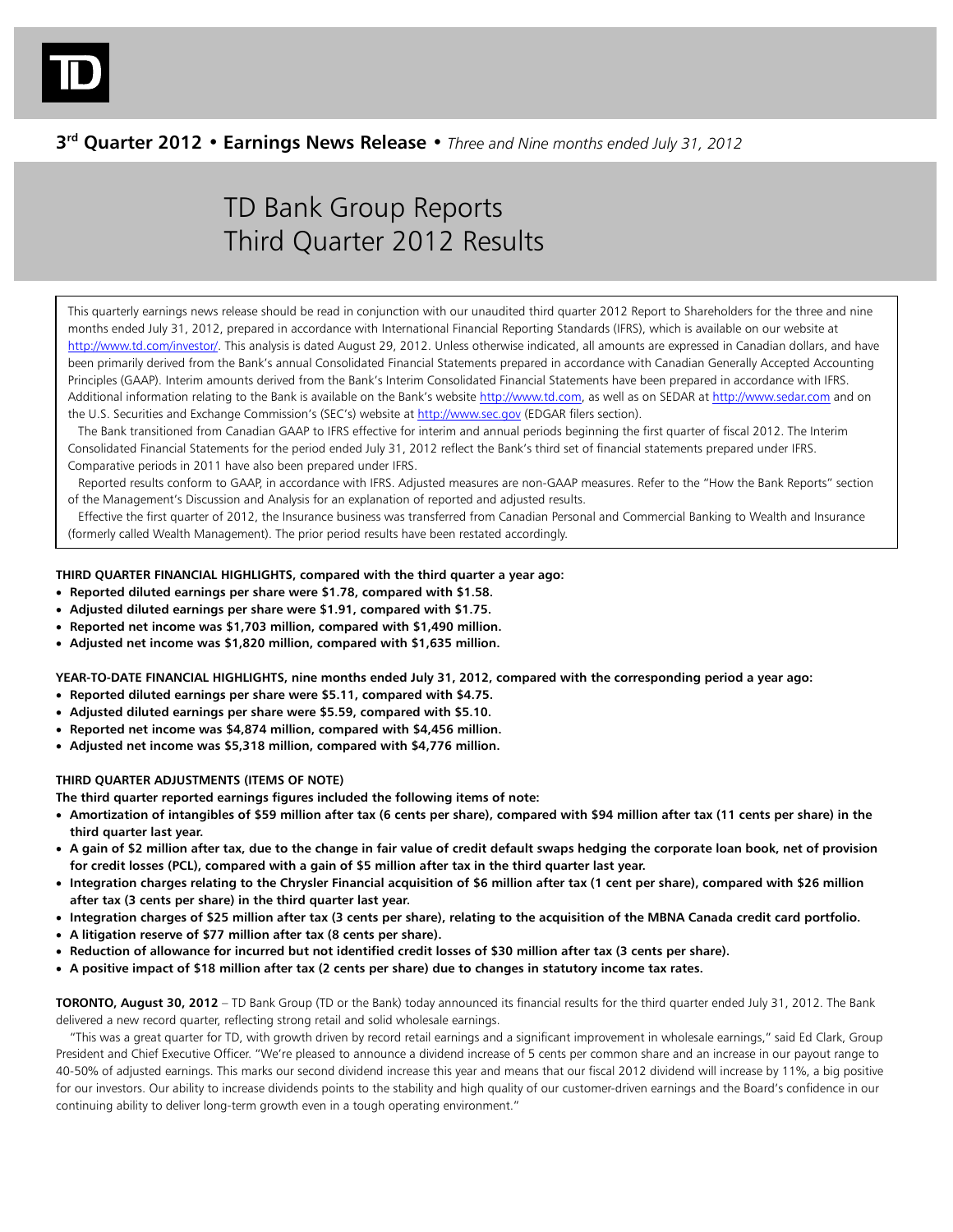#### **Canadian Personal and Commercial Banking**

Canadian Personal and Commercial Banking posted a record quarter, with reported net income of \$864 million. Adjusted net income was \$889 million, up 12% from the same period last year. Results for the quarter were driven primarily by good volume growth in loans and deposits, better credit performance and an elevated contribution from MBNA.

 "I am very pleased with our results this quarter, as all our major businesses contributed to delivering record earnings," said Tim Hockey, Group Head, Canadian Banking, Auto Finance, and Credit Cards. "While we expect the low interest rate environment and slower economic growth to be stronger headwinds going forward, we will continue to focus on delivering legendary customer service and convenience, which has earned TD a seventh consecutive J.D. Power and Associates Award for highest customer satisfaction levels among the Big Five banks."

#### **Wealth and Insurance**

Wealth and Insurance delivered net income of \$360 million in the quarter, up 3% from the same period last year. Lower transaction revenue in Wealth due to decreased trading volumes were largely offset by increases in fee-based revenue from asset growth. In the Insurance business, revenue increases from premium growth and the inclusion of MBNA were more than offset by adjustments to reserves for claims liabilities and higher claims from weather-related events. TD Ameritrade contributed \$56 million in earnings to the segment, up 17% from the same period last year.

 "This was a solid quarter for our Wealth and Insurance businesses, despite a tougher operating environment and lower trading volumes," said Mike Pedersen, Group Head, Wealth Management, Insurance, and Corporate Shared Services. "We are gaining market share in Wealth and fee-based revenue remains strong, with good net client asset growth in our advice-based and asset management businesses. The Insurance business has seen strong growth year to date, with good premium growth and, despite a softer quarter, is on track for a strong year."

#### **U.S. Personal and Commercial Banking**

U.S. Personal and Commercial Banking delivered solid earnings this quarter, with reported net income of US\$279 million. On an adjusted basis, net income was US\$355 million, up 3% from the same period last year, driven primarily by strong organic volume growth in loans and deposits.

 "Strong core volume growth this quarter again helped mitigate the impact of the Durbin Amendment for TD Bank, America's Most Convenient Bank," said Bharat Masrani, Group Head, U.S. Personal and Commercial Banking. "Despite the economic and regulatory headwinds, we will continue to invest in our future growth and we remain on track to open 35 new stores in 2012."

#### **Wholesale Banking**

Wholesale Banking recorded net income of \$180 million for the quarter, up 61% compared with the same period last year. The increase was primarily due to higher trading-related revenue and improved fixed income and credit trading. Results were partially offset by higher non-interest expenses and PCL.

 "I am very pleased that we delivered another solid quarter in challenging markets," said Bob Dorrance, Group Head, Wholesale Banking. "Trading revenue exceeded expectations, and while we believe it will normalize in the coming quarters, we expect our client-centric business model to continue to generate targeted returns."

### **Capital**

TD's Tier 1 capital ratio was 12.2% in the quarter and capital quality remained very high. TD continues to exceed the 7% common equity tier one Basel III requirement on a fully phased-in basis.

#### **Conclusion**

"We're very pleased with our results this quarter, which reflect the stability of our earnings in tough times," said Clark. "We feel more comfortable that we will be able to deliver adjusted EPS growth at the low end of our 7-10% range for 2012. While slow growth in the economy and a sustained low interest rate environment continue to present challenges, we are focused on organic growth opportunities, making productivity a competitive advantage, strategically investing in our businesses and leveraging our legendary service and convenience brand in the marketplace."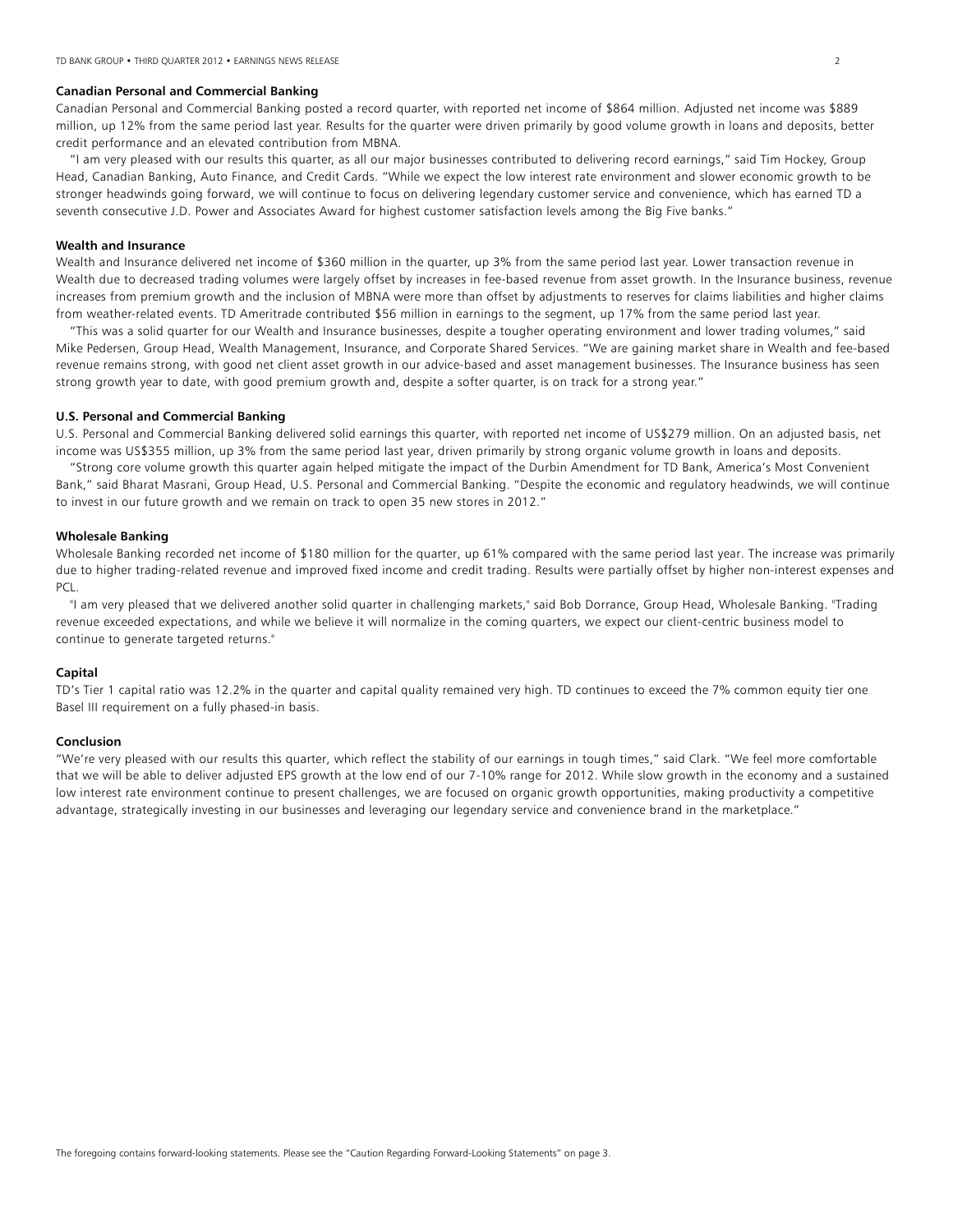#### *Caution Regarding Forward-Looking Statements*

From time to time, the Bank makes written and/or oral forward-looking statements, including in this earnings news release, in other filings with Canadian regulators or the U.S. Securities and Exchange Commission, and in other communications. In addition, representatives of the Bank may make forward-looking statements orally to analysts, investors, the media and others. All such statements are made pursuant to the "safe harbour" provisions of, and are intended to be forward-looking statements under, applicable Canadian and U.S. securities legislation, including the U.S. Private Securities Litigation Reform Act of 1995. Forward-looking statements include, but are not limited to, statements made in this earnings news release in the "Business Outlook" section for each business segment and in other statements regarding the Bank's objectives and priorities for 2012 and beyond and strategies to achieve them, and the Bank's anticipated financial performance. Forward-looking statements are typically identified by words such as "will", "should", "believe", "expect", "anticipate", "intend", "estimate", "plan", "may", and "could".

 By their very nature, these statements require the Bank to make assumptions and are subject to inherent risks and uncertainties, general and specific. Especially in light of the uncertainty related to the financial, economic, political and regulatory environments, such risks and uncertainties – many of which are beyond the Bank's control and the effects of which can be difficult to predict – may cause actual results to differ materially from the expectations expressed in the forward-looking statements. Risk factors that could cause such differences include: credit, market (including equity, commodity, foreign exchange, and interest rate), liquidity, operational (including technology), reputational, insurance, strategic, regulatory, legal, environmental, and other risks, all of which are discussed in the Management's Discussion and Analysis ("MD&A") in the Bank's 2011 Annual Report. Additional risk factors include the impact of recent U.S. legislative developments, as discussed under "Significant Events in 2011" in the "Financial Results Overview" section of the 2011 MD&A, as updated in the Third Quarter 2012 Report to Shareholders; changes to and new interpretations of capital and liquidity guidelines and reporting instructions; increased funding costs for credit due to market illiquidity and competition for funding; the failure of third parties to comply with their obligations to the Bank or its affiliates relating to the care and control of information; and the overall difficult litigation environment, including in the United States. We caution that the preceding list is not exhaustive of all possible risk factors and other factors could also adversely affect the Bank's results. For more detailed information, please see the "Risk Factors and Management" section of the 2011 MD&A. All such factors should be considered carefully, as well as other uncertainties and potential events, and the inherent uncertainty of forward-looking statements, when making decisions with respect to the Bank and we caution readers not to place undue reliance on the Bank's forward-looking statements.

 Material economic assumptions underlying the forward-looking statements contained in this earnings news release are set out in the Bank's 2011 Annual Report under the headings "Economic Summary and Outlook", as updated in the Third Quarter 2012 Report to Shareholders; and for each business segment, "Business Outlook and Focus for 2012", as updated in this earnings news release under the headings "Business Outlook".

 Any forward-looking statements contained in this document represent the views of management only as of the date hereof and are presented for the purpose of assisting the Bank's shareholders and analysts in understanding the Bank's financial position, objectives and priorities and anticipated financial performance as at and for the periods ended on the dates presented, and may not be appropriate for other purposes. The Bank does not undertake to update any forward-looking statements, whether written or oral, that may be made from time to time by or on its behalf, except as required under applicable securities legislation.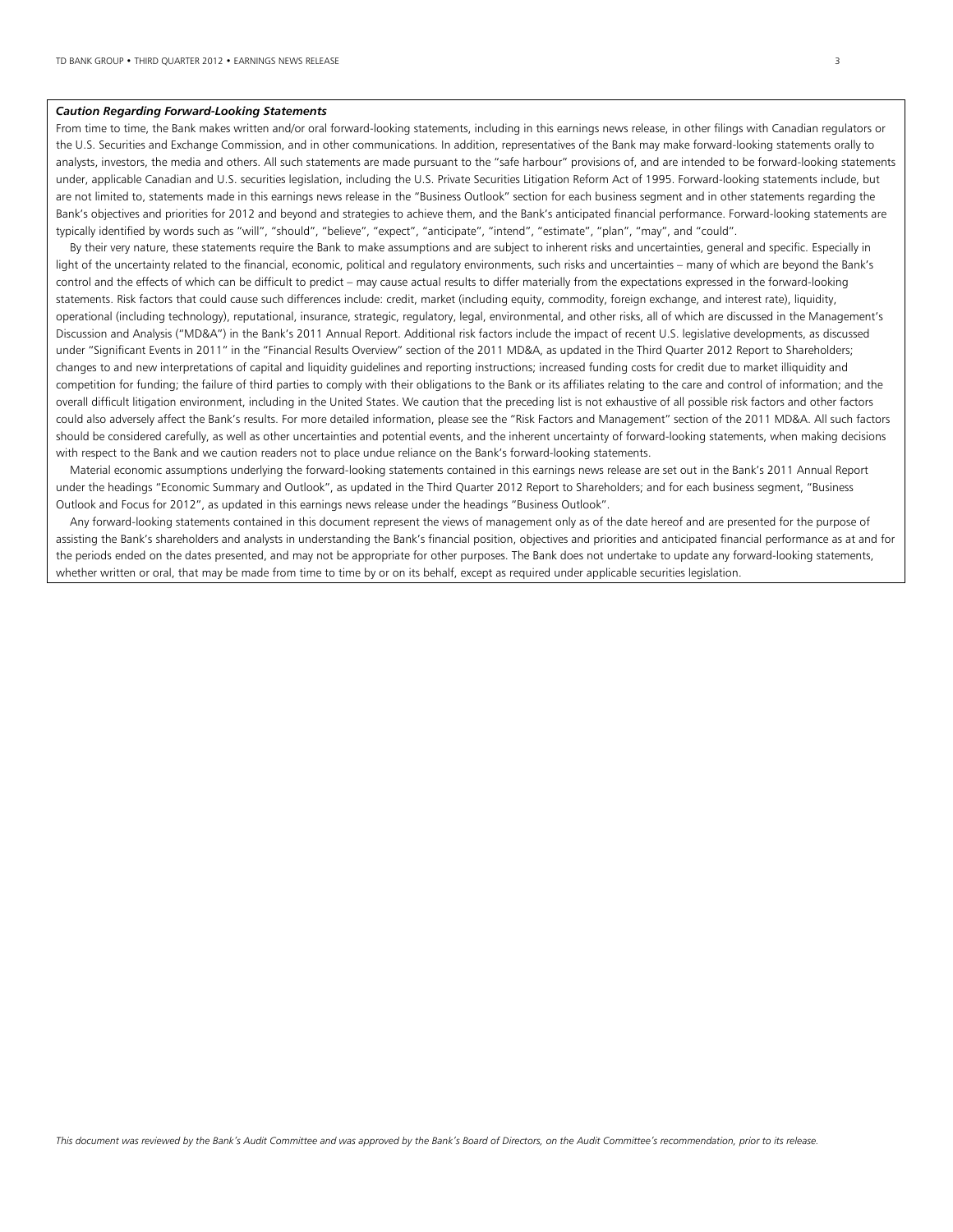## **TABLE 1: FINANCIAL HIGHLIGHTS**

| (millions of Canadian dollars, except as noted)            | For the three months ended |         |               |         |      | For the nine months ended |      |           |               |         |      |
|------------------------------------------------------------|----------------------------|---------|---------------|---------|------|---------------------------|------|-----------|---------------|---------|------|
|                                                            |                            | July 31 |               | Apr. 30 |      | July 31                   |      | July 31   |               | July 31 |      |
|                                                            |                            | 2012    |               | 2012    |      | 2011                      |      | 2012      |               | 2011    |      |
| <b>Results of operations</b>                               |                            |         |               |         |      |                           |      |           |               |         |      |
| Total revenue                                              | \$                         | 5,841   | \$            | 5,750   | \$   | 5,384                     | \$   | 17,233    | \$            | 15,999  |      |
| Provision for credit losses                                |                            | 438     |               | 388     |      | 380                       |      | 1,230     |               | 1,150   |      |
| Non-interest expenses                                      |                            | 3,471   |               | 3,372   |      | 3,206                     |      | 10,392    |               | 9,559   |      |
| Net income - reported                                      |                            | 1,703   |               | 1,693   |      | 1,490                     |      | 4,874     |               | 4,456   |      |
| Net income $-$ adjusted <sup>1</sup>                       |                            | 1,820   |               | 1,736   |      | 1,635                     |      | 5,318     |               | 4,776   |      |
| Economic profit <sup>2,3</sup>                             |                            | 787     |               | 762     |      | 649                       |      | 2,330     |               | 1,883   |      |
| Return on common equity - reported                         |                            | 15.3    | $\%$          | 16.2 %  |      | 16.1                      | %    | 15.1 %    |               | 16.4 %  |      |
| Return on common equity – adjusted <sup>2,3</sup>          |                            | 16.4    | $\%$          | 16.6    | $\%$ | 17.7                      | $\%$ | 16.6      | $\frac{0}{0}$ | 17.6 %  |      |
| Return on invested capital <sup>2,3</sup>                  |                            | N/A     |               | N/A     |      | 15.4                      | %    | N/A       |               | 15.3 %  |      |
| <b>Financial position</b>                                  |                            |         |               |         |      |                           |      |           |               |         |      |
| Total assets                                               | \$                         | 806,283 | \$            | 773,186 | \$   | 713,642                   |      | \$806,283 | \$            | 713,642 |      |
| Total equity                                               |                            | 48,067  |               | 45,919  |      | 40,920                    |      | 48,067    |               | 40,920  |      |
| Total risk-weighted assets                                 |                            | 246,401 |               | 241,968 |      | 207,805                   |      | 246,401   |               | 207,805 |      |
| <b>Financial ratios</b>                                    |                            |         |               |         |      |                           |      |           |               |         |      |
| Efficiency ratio - reported                                |                            | 59.4    | $\%$          | 58.7    | %    | 59.6                      | %    | 60.3      | %             | 59.7 %  |      |
| Efficiency ratio – adjusted <sup>1</sup>                   |                            | 55.4    | $\frac{0}{0}$ | 56.8    | $\%$ | 55.8                      | $\%$ | 55.8      | $\%$          | 56.8 %  |      |
| Tier 1 capital to risk weighted assets <sup>4</sup>        |                            | 12.2 %  |               | 12.0    | $\%$ | 12.9 %                    |      | 12.2 %    |               | 12.9 %  |      |
| Provision for credit losses as a % of net average          |                            |         |               |         |      |                           |      |           |               |         |      |
| loans and acceptances <sup>5</sup>                         |                            | 0.42%   |               | 0.37    | %    | 0.36%                     |      | 0.39 %    |               | 0.39%   |      |
| Common share information - reported (dollars)              |                            |         |               |         |      |                           |      |           |               |         |      |
| Per share earnings                                         |                            |         |               |         |      |                           |      |           |               |         |      |
| Basic                                                      | \$                         | 1.79    | \$            | 1.79    | \$   | 1.60                      | \$   | 5.14      | \$            | 4.81    |      |
| Diluted                                                    |                            | 1.78    |               | 1.78    |      | 1.58                      |      | 5.11      |               | 4.75    |      |
| Dividends per share                                        |                            | 0.72    |               | 0.72    |      | 0.66                      |      | 2.12      |               | 1.93    |      |
| Book value per share                                       |                            | 47.37   |               | 45.19   |      | 40.59                     |      | 47.37     |               | 40.59   |      |
| Closing share price                                        |                            | 78.92   |               | 83.49   |      | 76.49                     |      | 78.92     |               | 76.49   |      |
| Shares outstanding (millions)                              |                            |         |               |         |      |                           |      |           |               |         |      |
| Average basic                                              |                            | 908.7   |               | 904.1   |      | 886.6                     |      | 904.6     |               | 883.0   |      |
| Average diluted                                            |                            | 916.0   |               | 912.6   |      | 902.5                     |      | 913.0     |               | 900.6   |      |
| End of period                                              |                            | 911.7   |               | 908.2   |      | 888.8                     |      | 911.7     |               | 888.8   |      |
| Market capitalization (billions of Canadian dollars)       | \$                         | 71.9    | \$            | 75.8    | \$   | 68.0                      | \$   | 71.9      | \$            | 68.0    |      |
| Dividend yield                                             |                            | 3.5     | $\%$          | 3.4%    |      | 3.1                       | $\%$ | 3.6       | %             |         | 3.2% |
| Dividend payout ratio                                      |                            | 40.2    | $\%$          | 40.2 %  |      | 41.2                      | %    | 41.3      | %             | 40.2 %  |      |
| Price to earnings ratio <sup>6</sup>                       |                            | 11.6    |               | 12.7    |      | 13.1                      |      | 11.6      |               | 13.1    |      |
| Common share information - adjusted (dollars) <sup>1</sup> |                            |         |               |         |      |                           |      |           |               |         |      |
| Per share earnings                                         |                            |         |               |         |      |                           |      |           |               |         |      |
| Basic                                                      | \$                         | 1.92    | \$            | 1.84    | \$   | 1.77                      | \$   | 5.63      | \$            | 5.17    |      |
| Diluted                                                    |                            | 1.91    |               | 1.82    |      | 1.75                      |      | 5.59      |               | 5.10    |      |
| Dividend payout ratio                                      |                            | 37.5 %  |               | 39.2 %  |      | 37.4                      | $\%$ | 37.7      | $\%$          | 37.3 %  |      |
| Price to earnings ratio <sup>6</sup>                       |                            | 10.8    |               | 11.6    |      | 11.8                      |      | 10.8      |               | 11.8    |      |

<sup>1</sup> Adjusted measures are non-GAAP measures. Refer to the "How The Bank Reports" section for an explanation of reported and adjusted results.<br><sup>2</sup> Economic profit and adjusted return on common equity are non-GAAP financial invested capital is a non-GAAP financial measure. Refer to the "Economic Profit and Return on Invested Capital" section in the Bank's 2011 Annual Report for an explanation. 3 <sup>3</sup> Effective the first quarter of 2012, economic profit is calculated based on average common equity on a prospective basis. Prior to the first quarter 2012, economic profit was calculated based on

average invested capital. Had this change been done on a retroactive basis, economic profit for the Bank, calculated based on average common equity, would have been \$770 million for the third quarter 2011, \$712 million for the second quarter 2011 and \$758 million for the first quarter 2011.

4 For periods ending on or prior to October 31, 2011, results are reported in accordance with Canadian GAAP.

<sup>5</sup> Excludes acquired credit-impaired loans and debt securities classified as loans. For additional information on acquired credit-impaired loans, see the "Credit Portfolio Quality" section of this document and Note 6 to the Interim Consolidated Financial Statements. For additional information on debt securities classified as loans, see "Exposure to Non-agency Collateralized Mortgage<br>Obligations" discussion and table

<sup>6</sup> For the period ended July 31, 2011, the price to earnings ratio was calculated using the preceding trailing four quarters which included the three months ended October 31, 2010 under Canadian GAAP and the nine months ended July 31, 2011 under IFRS.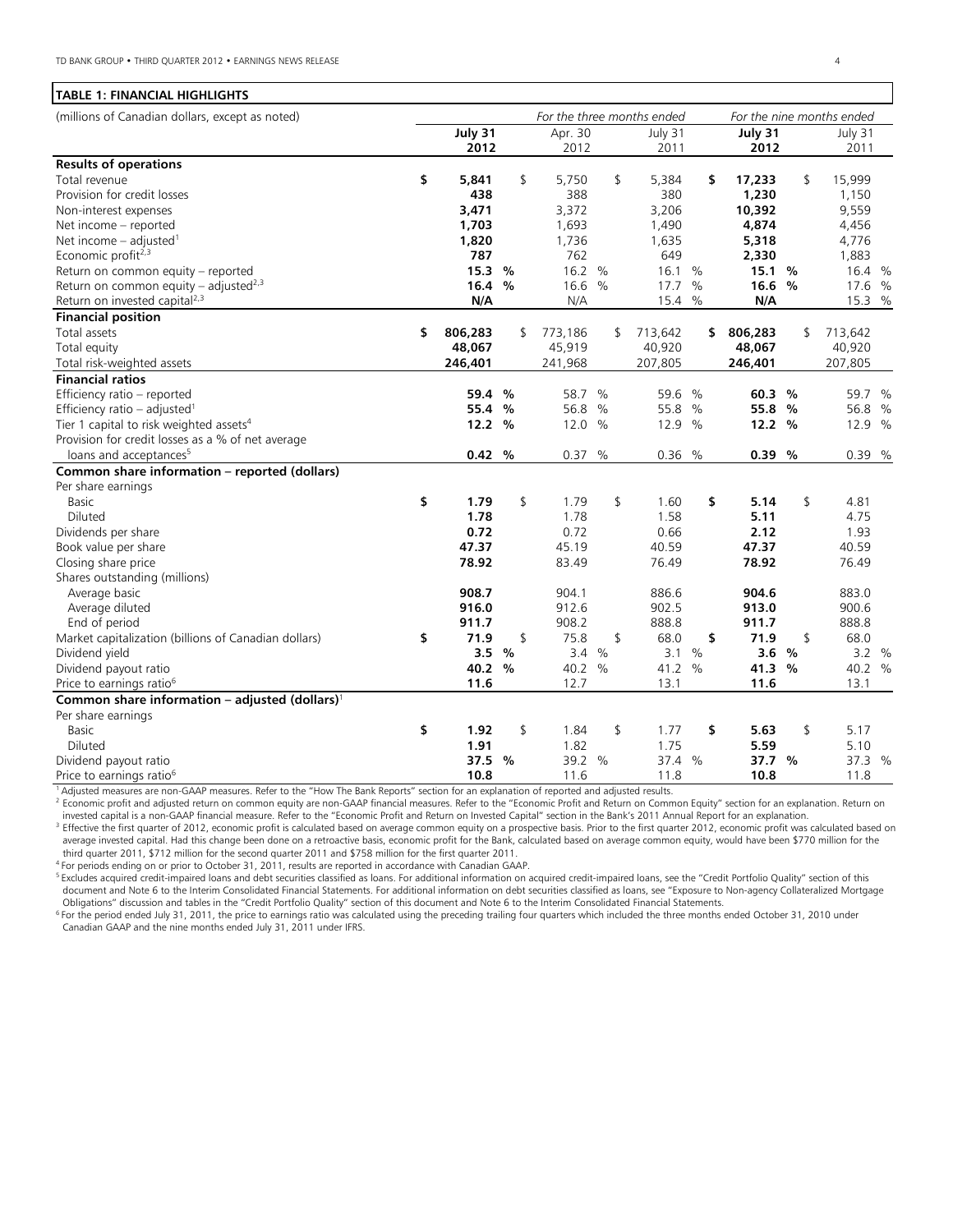# **HOW WE PERFORMED**

## **How the Bank Reports**

The Bank prepares its Interim Consolidated Financial Statements in accordance with IFRS and refers to results prepared in accordance with IFRS as "reported" results. The Bank also utilizes non-GAAP financial measures to arrive at "adjusted" results to assess each of its businesses and to measure overall Bank performance. To arrive at adjusted results, the Bank removes "items of note", net of income taxes, from reported results. The items of note relate to items which management does not believe are indicative of underlying business performance. The Bank believes that adjusted results provide the reader with a better understanding of how management views the Bank's performance. The items of note are listed in the table on the following page. As explained, adjusted results are different from reported results determined in accordance with IFRS. Adjusted results, items of note, and related terms used in this document are not defined terms under IFRS and, therefore, may not be comparable to similar terms used by other issuers.

#### **Adoption of IFRS**

The Canadian Accounting Standards Board previously announced that for fiscal years beginning on or after January 1, 2011, all publicly accountable enterprises will be required to report financial results in accordance with IFRS. Accordingly, for the Bank, IFRS was effective for the interim and annual periods beginning in the first quarter of 2012. The fiscal 2012 Interim and Annual Consolidated Financial Statements will include comparative fiscal 2011 financial results under IFRS.

The adoption of IFRS did not require significant changes to the Bank's disclosure controls and procedures.

 Information about the IFRS transition impact to the Bank's reported financial position, equity, and financial performance is provided in Note 21 of the Bank's Interim Consolidated Financial Statements for the period ended April 30, 2012, which includes a discussion of the transitional elections and exemptions under IFRS 1 and detailed reconciliations of the Bank's Interim Consolidated Financial Statements previously prepared under Canadian GAAP to those under IFRS.

 For details of the Bank's significant accounting policies under IFRS, see Note 2 of the Bank's Interim Consolidated Financial Statements for the period ended April 30, 2012.

# **TABLE 2: OPERATING RESULTS – REPORTED**

| (millions of Canadian dollars)                                          |    |            | For the three months ended |     |            |      | For the nine months ended |               |         |
|-------------------------------------------------------------------------|----|------------|----------------------------|-----|------------|------|---------------------------|---------------|---------|
|                                                                         |    | July 31    | Apr. 30                    |     | July 31    |      | July 31                   |               | July 31 |
|                                                                         |    | 2012       | 2012                       |     | 2011       |      | 2012                      |               | 2011    |
| Net interest income                                                     | \$ | 3,817 \$   | 3,680                      | \$. | $3,514$ \$ |      | 11,184                    | \$            | 10,129  |
| Non-interest income                                                     |    | 2,024      | 2,070                      |     | 1,870      |      | 6,049                     |               | 5,870   |
| Total revenue                                                           |    | 5,841      | 5.750                      |     | 5,384      |      | 17,233                    |               | 15,999  |
| Provision for credit losses                                             |    | 438        | 388                        |     | 380        |      | 1,230                     |               | 1,150   |
| Non-interest expenses                                                   |    | 3,471      | 3,372                      |     | 3,206      |      | 10,392                    |               | 9,559   |
| Income before income taxes and equity in net income of an               |    |            |                            |     |            |      |                           |               |         |
| investment in associate                                                 |    | 1,932      | 1,990                      |     | 1,798      |      | 5,611                     |               | 5,290   |
| Provision for income taxes                                              |    | 291        | 351                        |     | 367        |      | 914                       |               | 1,016   |
| Equity in net income of an investment in associate, net of income taxes |    | 62         | 54                         |     | 59         |      | 177                       |               | 182     |
| Net income – reported                                                   |    | 1,703      | 1,693                      |     | 1,490      |      | 4,874                     |               | 4,456   |
| Preferred dividends                                                     |    | 49         | 49                         |     | 43         |      | 147                       |               | 132     |
| Net income available to common shareholders and                         |    |            |                            |     |            |      |                           |               |         |
| non-controlling interests in subsidiaries                               | S  | $1,654$ \$ | $1,644$ \$                 |     | $1,447$ \$ |      | 4,727 \$                  |               | 4,324   |
| Attributable to:                                                        |    |            |                            |     |            |      |                           |               |         |
| Non-controlling interests                                               |    | 26         | 26                         |     | 27         | - 56 | 78                        | $\mathcal{L}$ | 78      |
| <b>Common shareholders</b>                                              |    | 1,628      | 1,618                      |     | 1,420      |      | 4.649                     |               | 4,246   |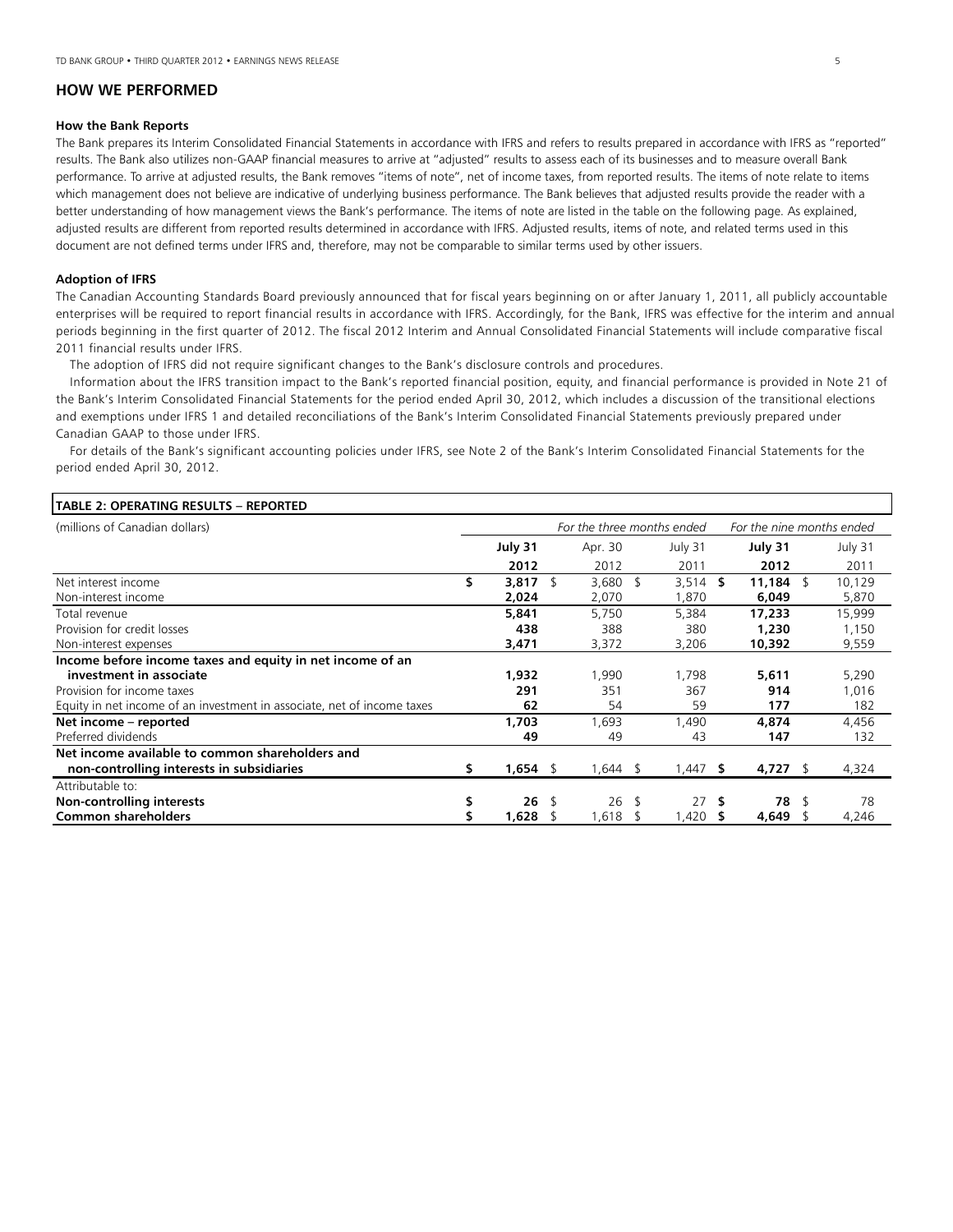The following table provides a reconciliation between the Bank's adjusted and reported results.

# **TABLE 3: NON-GAAP FINANCIAL MEASURES – RECONCILIATION OF ADJUSTED TO REPORTED NET INCOME**

| (millions of Canadian dollars)                                                                                                                                                                     |                  |                          | For the three months ended |           | For the nine months ended |
|----------------------------------------------------------------------------------------------------------------------------------------------------------------------------------------------------|------------------|--------------------------|----------------------------|-----------|---------------------------|
|                                                                                                                                                                                                    | July 31          | Apr. 30                  | July 31                    | July 31   | July 31                   |
|                                                                                                                                                                                                    | 2012             | 2012                     | 2011                       | 2012      | 2011                      |
| Operating results - adjusted                                                                                                                                                                       |                  |                          |                            |           |                           |
| Net interest income <sup>1</sup>                                                                                                                                                                   | \$<br>3,817 \$   | $3,702$ \$               | $3,514$ \$                 | 11,220 \$ | 10,129                    |
| Non-interest income <sup>2</sup>                                                                                                                                                                   | 2,021            | 2,077                    | 1,878                      | 6,107     | 5,780                     |
| Total revenue                                                                                                                                                                                      | 5,838            | 5,779                    | 5,392                      | 17,327    | 15,909                    |
| Provision for credit losses <sup>3</sup>                                                                                                                                                           | 479              | 468                      | 380                        | 1,392     | 1,150                     |
| Non-interest expenses <sup>4</sup>                                                                                                                                                                 | 3,232            | 3,279                    | 3,008                      | 9,669     | 9,029                     |
| Income before income taxes and equity in net income of an                                                                                                                                          |                  |                          |                            |           |                           |
| investment in associate                                                                                                                                                                            | 2,127            | 2,032                    | 2,004                      | 6,266     | 5,730                     |
| Provision for income taxes <sup>5</sup>                                                                                                                                                            | 382              | 365                      | 441                        | 1,168     | 1,182                     |
| Equity in net income of an investment in associate, net of income taxes <sup>6</sup>                                                                                                               | 75               | 69                       | 72                         | 220       | 228                       |
| Net income - adjusted                                                                                                                                                                              | 1,820            | 1,736                    | 1,635                      | 5,318     | 4,776                     |
| Preferred dividends                                                                                                                                                                                | 49               | 49                       | 43                         | 147       | 132                       |
| Net income available to common shareholders and                                                                                                                                                    |                  |                          |                            |           |                           |
| non-controlling interests in subsidiaries - adjusted                                                                                                                                               | 1,771            | 1,687                    | 1,592                      | 5,171     | 4,644                     |
| Attributable to:                                                                                                                                                                                   |                  |                          |                            |           |                           |
| Non-controlling interests in subsidiaries, net of income taxes                                                                                                                                     | 26               | 26                       | 27                         | 78        | 78                        |
| Net income available to common shareholders - adjusted                                                                                                                                             | 1,745            | 1,661                    | 1,565                      | 5,093     | 4,566                     |
| Adjustments for items of note, net of income taxes                                                                                                                                                 |                  |                          |                            |           |                           |
| Amortization of intangibles <sup>7</sup>                                                                                                                                                           | (59)             | (59)                     | (94)                       | (178)     | (296)                     |
| Increase (decrease) in fair value of derivatives hedging the reclassified                                                                                                                          |                  |                          |                            |           |                           |
| available-for-sale securities portfolio <sup>8</sup>                                                                                                                                               |                  | (9)                      | 9                          | (54)      | 91                        |
| Integration charges and direct transaction costs relating to U.S.                                                                                                                                  |                  |                          |                            |           |                           |
| Personal and Commercial Banking acquisitions <sup>9</sup>                                                                                                                                          |                  |                          | (39)                       | (9)       | (83)                      |
| Increase (decrease) in fair value of credit default swaps hedging the                                                                                                                              |                  |                          |                            |           |                           |
| corporate loan book, net of provision for credit losses <sup>10</sup>                                                                                                                              | 2                | (1)                      | 5                          |           | 4                         |
| Integration charges, direct transaction costs, and changes in fair value                                                                                                                           |                  |                          |                            |           |                           |
| of contingent consideration relating to the Chrysler Financial                                                                                                                                     |                  |                          |                            |           |                           |
| acquisition <sup>11</sup>                                                                                                                                                                          | (6)              | (3)                      | (26)                       | (14)      | (36)                      |
| Integration charges and direct transaction costs relating to the                                                                                                                                   |                  |                          |                            |           |                           |
| acquisition of the credit card portfolio of MBNA Canada <sup>12</sup>                                                                                                                              | (25)             | (30)                     |                            | (79)      |                           |
| Litigation reserve <sup>13</sup>                                                                                                                                                                   | (77)             | $\equiv$                 |                            | (248)     |                           |
| Reduction of allowance for incurred but not identified credit losses <sup>14</sup>                                                                                                                 | 30               | 59                       |                            | 120       |                           |
| Positive impact due to changes in statutory income tax rates <sup>15</sup>                                                                                                                         | 18               | $\overline{\phantom{m}}$ |                            | 18        |                           |
| Total adjustments for items of note                                                                                                                                                                | (117)            | (43)                     | (145)                      | (444)     | (320)                     |
| Net income available to common shareholders - reported                                                                                                                                             | \$<br>$1,628$ \$ | 1,618                    | $1,420$ \$<br>\$           | 4,649     | \$<br>4,246               |
| 1 Adjusted net-interest income excludes the following items of note: second quarter 2012 - \$22 million (net of tax, \$17 million) of certain charges against revenues related to promotional-rate |                  |                          |                            |           |                           |

card origination activities, as explained in footnote 12; *first quarter 2012* – \$14 million (net of tax, \$10 million) of certain charges against revenues related to promotional-rate card origination activities.

<sup>2</sup> Adjusted non-interest income excludes the following items of note: third quarter 2012 – \$3 million gain due to change in fair value of credit default swaps (CDS) hedging the corporate loan book, as explained in footnote 10; \$2 million gain due to change in fair value of derivatives hedging the reclassified available-for-sale (AFS) securities portfolio, as explained in footnote 8; \$2 million loss due to change in fair value of contingent consideration relating to Chrysler Financial, as explained in footnote 11; *second quarter 2012* – \$2 million loss due to change in fair value of CDS hedging the corporate loan book; \$5 million loss due to change in fair value of derivatives hedging the reclassified AFS securities portfolio; *first quarter 2012 –* \$2 million loss due to change in fair value of CDS hedging the corporate loan book; \$53 million loss due to change in fair value of derivatives hedging the reclassified AFS securities portfolio; \$1 million gain due to change in fair value of contingent consideration relating to Chrysler Financial; *third quarter 2011* – \$7 million gain due to change in fair value of CDS hedging the corporate loan book; \$1 million gain due to change in fair value of derivatives hedging the reclassified AFS securities portfolio; *second quarter 2011* – \$3 million gain due to change in fair value of CDS hedging the corporate loan book; \$9 million gain due to change in fair value of derivatives hedging the reclassified AFS securities portfolio; *first quarter 2011* – \$6 million loss due to change in fair value of CDS hedging the corporate loan book; \$93 m

<sup>3</sup> Adjusted provision for credit losses (PCL) excludes the following items of note: third quarter 2012 - \$41 million in reduction of allowance for incurred but not identified credit losses in Canadian Personal and Commercial Banking, as explained in footnote 14; *second quarter 2012* – \$80 million in reduction of allowance for incurred but not identified credit losses in Canadian Personal<br>and Commercial Banking; *first* 

4 Adjusted non-interest expenses excludes the following items of note: third quarter 2012 - \$69 million amortization of intangibles, as explained in footnote 7; \$7 million of integration charges and direct transaction costs relating to the Chrysler Financial acquisition, as explained in footnote 11; \$35 million of integration charges and direct transaction costs relating to the acquisition of the MBNA Canada credit card portfolio, as explained in footnote 12; \$128 million of charges related to a litigation reserve, as explained in footnote 13; *second quarter 2012* – \$69 million amortization of intangibles; \$6 million of integration charges and direct transaction costs relating to the Chrysler Financial acquisition; \$18 million of integration charges and direct transaction costs relating to the acquisition of the MBNA Canada credit card portfolio; *first quarter 2012* – \$70 million amortization of intangibles; \$11 million of integration charges related to U.S. Personal and Commercial Banking acquisitions, as explained in footnote 9; \$7 million of integration charges and direct transaction costs relating to the Chrysler Financial acquisition; \$18 million of integration charges and direct transaction costs relating to the acquisition of the MBNA Canada credit card portfolio; \$285 million of charges related to a litigation reserve; *third quarter 2011* – \$135 million amortization of intangibles; \$46 million of integration charges related to U.S. Personal and Commercial Banking acquisitions; \$9 million of integration charges related to the Chrysler Financial acquisition; *second quarter 2011* – \$138 million amortization of intangibles; \$26 million of integration charges related to U.S. Personal and Commercial Banking acquisitions; \$4 million of integration charges and direct transaction costs relating to the Chrysler Financial acquisition; *first quarter 2011* – \$129 million amortization of intangibles; \$37 million of integration charges related to U.S. Personal and Commercial Banking acquisitions.

<sup>5</sup> For reconciliation between reported and adjusted provision for income taxes, see the "Non-GAAP Financial Measures - Reconciliation of Reported to Adjusted Provision for Income Taxes" table in the "Income Taxes" section of this document.

<sup>6</sup> Adjusted equity in net income of an investment in associate excludes the following items of note: *third quarter 2012 –* \$13 million amortization of intangibles, as explained in footnote 7; *second quarter 2012 –* \$15 million amortization of intangibles; *first quarter 2012* – \$15 million amortization of intangibles; *third quarter 2011* – \$13 million amortization of intangibles; *second* 

Amortization of intangibles primarily relates to the Canada Trust acquisition in 2000, the TD Banknorth acquisition in 2005 and its privatization in 2007, the Commerce acquisition in 2008, the acquisitions by TD Banknorth of Hudson United Bancorp (Hudson) in 2006 and Interchange Financial Services (Interchange) in 2007, the amortization of intangibles included in equity in net income of TD Ameritrade, and the acquisition of the MBNA Canada credit card portfolio in 2012. Effective 2011, amortization of software is recorded in amortization of intangibles; however, amortization of software is not included for purposes of items of note, which only includes amortization of intangibles acquired as a result of business combinations.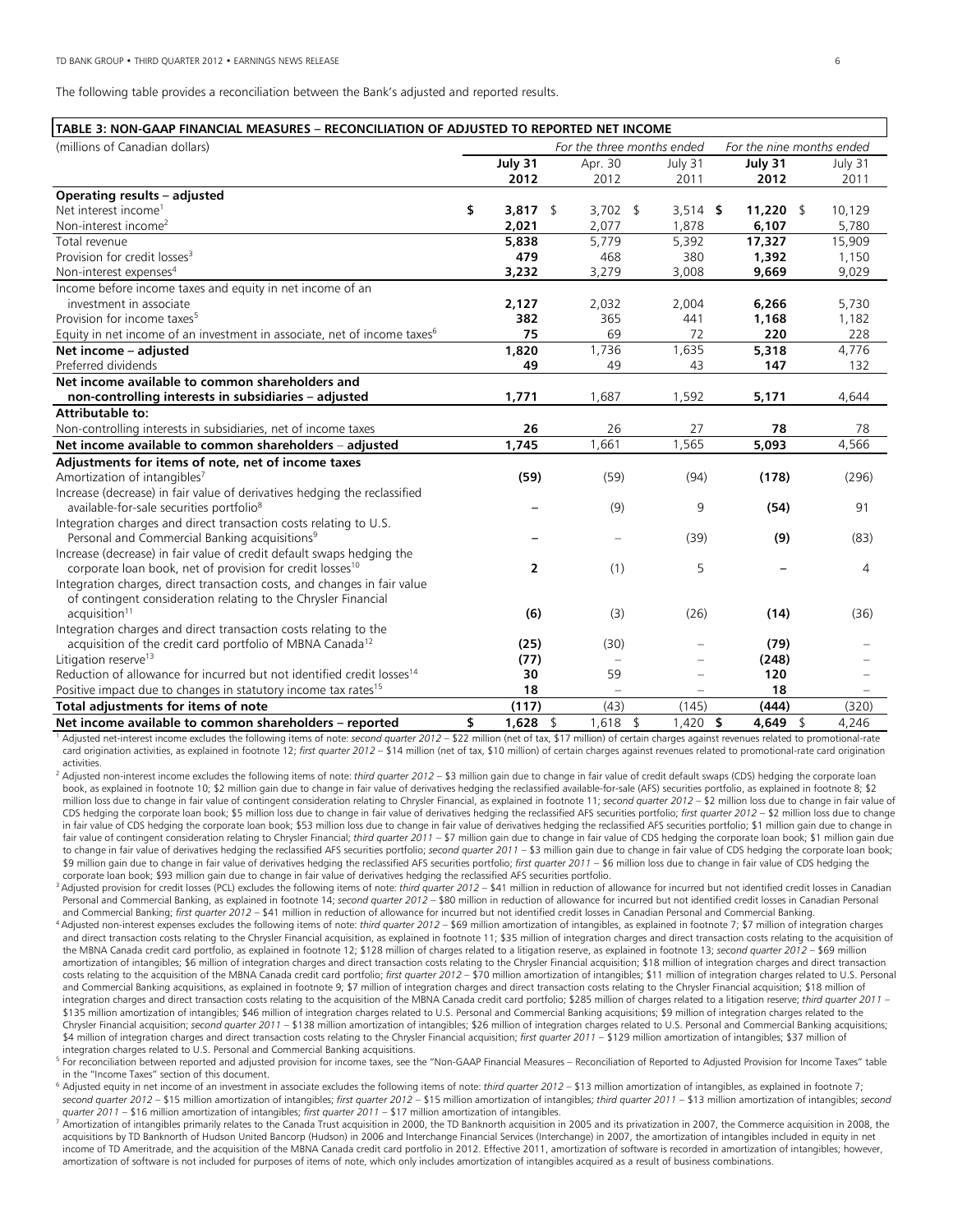#### TD BANK GROUP • THIRD QUARTER 2012 • EARNINGS NEWS RELEASE 7

- <sup>8</sup> During 2008, as a result of deterioration in markets and severe dislocation in the credit market, the Bank changed its trading strategy with respect to certain trading debt securities. Since the Bank no longer intended to actively trade in these debt securities, the Bank reclassified these debt securities from trading to the AFS category effective August 1, 2008. As part of the Bank's trading strategy, these debt securities are economically hedged, primarily with CDS and interest rate swap contracts. This includes foreign exchange translation exposure related to the debt securities portfolio and the derivatives hedging it. These derivatives are not eligible for reclassification and are recorded on a fair value basis with changes in fair value recorded in the period's earnings. Management believes that this asymmetry in the accounting treatment between derivatives and the reclassified debt securities results in volatility in earnings from period to period that is not indicative of the economics of the underlying business performance in Wholesale Banking. Commencing in the second quarter of 2011, the Bank may from time to time replace securities within the portfolio to best utilize the initial, matched fixed term funding. As a result, the derivatives are accounted for on an accrual basis in Wholesale Banking and the gains and losses related to the derivatives in excess of the accrued amounts are reported in the Corporate segment. Adjusted results of the Bank exclude the gains and losses of the derivatives in excess of the accrued amount.
- <sup>9</sup> As a result of U.S. Personal and Commercial Banking acquisitions, the Bank incurred integration charges and direct transaction costs. Integration charges consist of costs related to information technology, employee retention, external professional consulting charges, marketing (including customer communication and rebranding), integration-related travel costs, employee severance costs, the costs of amending certain executive employment and award agreements, contract termination fees and the write-down of long-lived assets due to impairment. Direct transaction costs are expenses directly incurred in effecting a business combination and consist primarily of finders' fees, advisory fees, and legal fees. Integration charges in the recent quarters were driven by the South Financial and FDIC-assisted acquisitions and there were no direct transaction costs recorded. The first quarter 2012 was the last quarter U.S. Personal and Commercial Banking included any further FDIC-assisted and South Financial related integration charges or direct transaction costs as an item of note.
- <sup>10</sup> The Bank purchases CDS to hedge the credit risk in Wholesale Banking's corporate lending portfolio. These CDS do not qualify for hedge accounting treatment and are measured at fair value with changes in fair value recognized in current period's earnings. The related loans are accounted for at amortized cost. Management believes that this asymmetry in the accounting treatment between CDS and loans would result in periodic profit and loss volatility which is not indicative of the economics of the corporate loan portfolio or the underlying business performance in Wholesale Banking. As a result, the CDS are accounted for on an accrual basis in Wholesale Banking and the gains and losses on the CDS, in excess of the accrued cost, are reported in the Corporate segment. Adjusted earnings exclude the gains and losses on the CDS in excess of the accrued cost. When a credit event occurs in the corporate loan book that has an associated CDS hedge, the PCL related to the portion that was hedged via the CDS is netted against this item of note.
- <sup>11</sup> As a result of the Chrysler Financial acquisition in Canada and U.S., the Bank incurred integration charges and direct transaction costs. As well, the Bank experienced volatility in earnings as a result of changes in fair value of contingent consideration. Integration charges consist of costs related to information technology, employee retention, external professional consulting charges, marketing (including customer communication and rebranding), integration-related travel costs, employee severance costs, the cost of amending certain executive employment and award agreements, contract termination fees, and the write-down of long-lived assets due to impairment. Direct transaction costs are expenses directly incurred in effecting a business combination and consist primarily of finders' fees, advisory fees, and legal fees. Contingent consideration is defined as part of the purchase agreement, whereby the Bank is required to pay additional cash consideration in the event that amounts realized on certain assets exceed a pre-established threshold. Contingent consideration is recorded at fair value on the date of acquisition. Changes in fair value subsequent to acquisition are recorded in the Consolidated Statement of Income. Adjusted earnings exclude the gains and losses on contingent consideration in excess of the acquisition date fair value. While integration charges and direct transaction costs related to this acquisition were incurred for both Canada and the U.S., the majority of these charges relate to integration initiatives undertaken for U.S. Personal and Commercial Banking.
- <sup>12</sup>As a result of the acquisition of the MBNA Canada credit card portfolio, as well as certain other assets and liabilities, the Bank incurred integration charges and direct transaction costs. Integration charges consist of costs related to information technology, employee retention, external professional consulting charges, marketing (including customer communication, rebranding and certain charges against revenues related to promotional-rate card origination activities), integration-related travel costs, employee severance costs, the cost of amending certain executive employment and award agreements, contract termination fees, and the write-down of long lived assets due to impairment. Direct transaction costs are expenses directly incurred in effecting the business combination and consist primarily of finders' fees, advisory fees and legal fees. Integration charges and direct transaction costs related to this acquisition were incurred by Canadian Personal and Commercial Banking.
- <sup>13</sup> As a result of certain adverse judgments in the U.S. during the first quarter of 2012, as well as a settlement reached following the quarter, the Bank took prudent steps to reassess its litigation reserve and, having considered these factors as well as other related or analogous litigation cases, the Bank determined in accordance with applicable accounting standards, the litigation provision of \$285 million (\$171 million after tax) was required in the first quarter 2012. Based on the continued evaluation of this portfolio of cases, the Bank determined in accordance with<br>applicable accounting standard
- <sup>14</sup> Excluding the impact related to the MBNA credit card and other consumer loan portfolios (which is recorded to the Canadian Personal and Commercial Banking results), "Reduction of allowance for incurred but not identified credit losses", formerly known as "General allowance increase (release) in Canadian Personal and Commercial Banking and Wholesale Banking" includes \$41 million (net of tax, \$30 million) in Q3 2012, \$80 million (net of tax, \$59 million) in Q2 2012 and \$41 million (net of tax, \$31 million) in Q1 2012, all of which are attributable to the Wholesale Banking and non-MBNA related Canadian Personal and Commercial Banking loan portfolios.<br><sup>15</sup> This represents the impact of changes in the income tax statutory rate on net deferred income tax balances.
- 

| TABLE 4: RECONCILIATION OF REPORTED EARNINGS PER SHARE (EPS) TO ADJUSTED EPS <sup>1</sup> |  |                    |  |         |  |           |  |                 |                           |                 |  |  |  |  |  |
|-------------------------------------------------------------------------------------------|--|--------------------|--|---------|--|-----------|--|-----------------|---------------------------|-----------------|--|--|--|--|--|
| (Canadian dollars)<br>For the three months ended                                          |  |                    |  |         |  |           |  |                 | For the nine months ended |                 |  |  |  |  |  |
|                                                                                           |  | July 31            |  | Apr. 30 |  | July 31   |  | July 31         |                           | <b>July 311</b> |  |  |  |  |  |
|                                                                                           |  | 2012               |  | 2012    |  | 2011      |  | 2012            |                           | 2011            |  |  |  |  |  |
| Basic earnings per share - reported                                                       |  | 1.79               |  | .79     |  | .60       |  | 5.14            |                           | 4.81            |  |  |  |  |  |
| Adjustments for items of note <sup>2</sup>                                                |  | 0.13               |  | 0.05    |  | 0.17      |  | 0.49            |                           | 0.36            |  |  |  |  |  |
| Basic earnings per share - adjusted                                                       |  | 1.92               |  | .84     |  | .77       |  | 5.63            |                           | 5.17            |  |  |  |  |  |
|                                                                                           |  |                    |  |         |  |           |  |                 |                           |                 |  |  |  |  |  |
| Diluted earnings per share – reported                                                     |  | 1.78 $\frac{1}{2}$ |  | 1.78    |  | $1.58$ \$ |  | $5.11 \text{ }$ |                           | 4.75            |  |  |  |  |  |
| Adjustments for items of note <sup>2</sup>                                                |  | 0.13               |  | 0.04    |  | 0.17      |  | 0.48            |                           | 0.35            |  |  |  |  |  |
| Diluted earnings per share - adjusted                                                     |  | 1.91               |  | .82     |  | .75       |  | 5.59            |                           | 5.10            |  |  |  |  |  |

<sup>1</sup> EPS is computed by dividing net income available to common shareholders by the weighted-average number of shares outstanding during the period.<br><sup>2</sup> For explanation of items of note, see the "Non-GAAP Financial Measures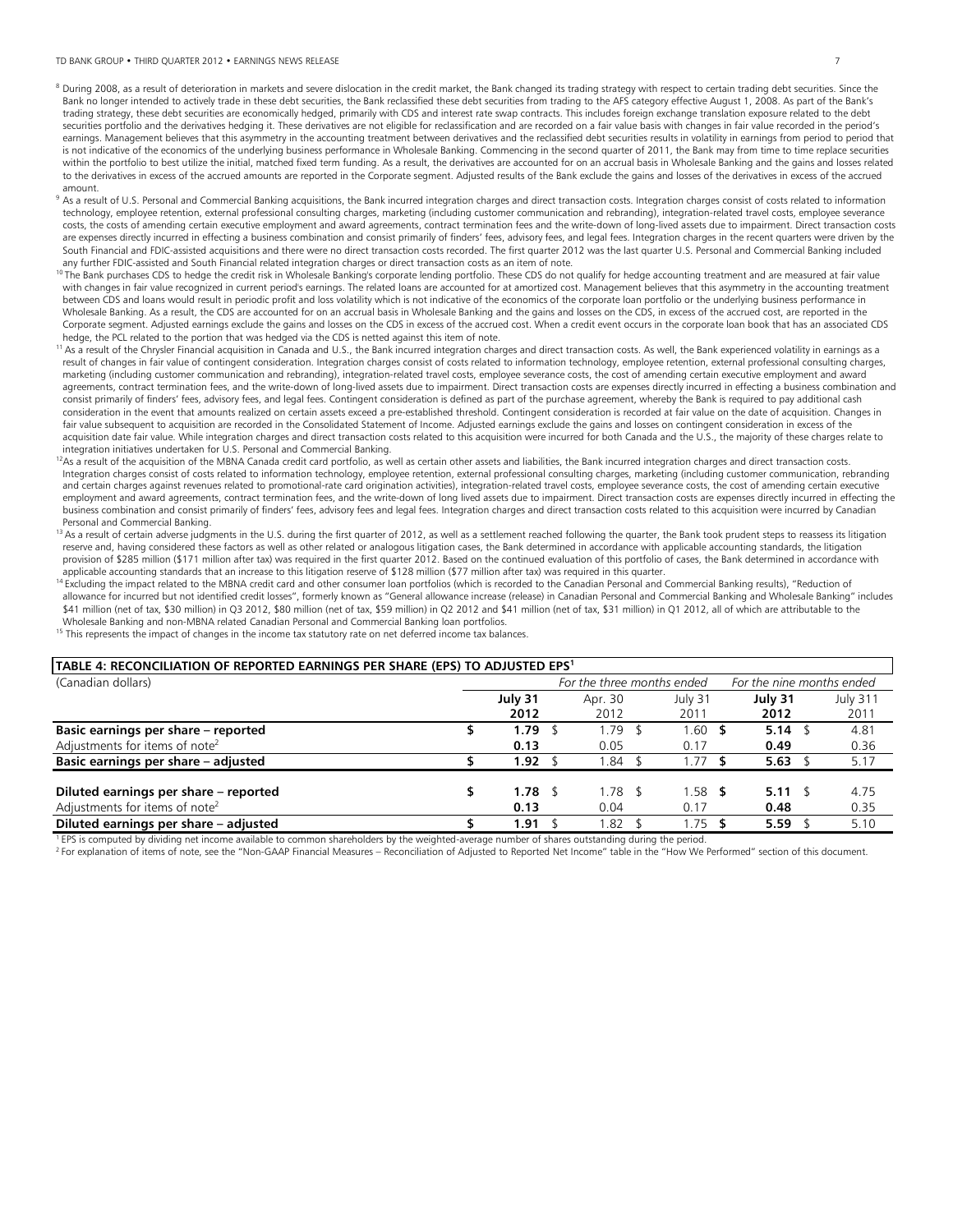# **TABLE 5: NON-GAAP FINANCIAL MEASURES** – **RECONCILIATION OF REPORTED TO ADJUSTED PROVISION FOR INCOME TAXES**

| (millions of Canadian dollars, except as noted)                             |    |         |   | For the three months ended |           |      | For the nine months ended |   |         |  |
|-----------------------------------------------------------------------------|----|---------|---|----------------------------|-----------|------|---------------------------|---|---------|--|
|                                                                             |    | July 31 |   | Apr. 30                    | July 31   |      | July 31                   |   | July 31 |  |
|                                                                             |    | 2012    |   | 2012                       | 2011      |      | 2012                      |   | 2011    |  |
| Provision for income taxes - reported                                       | S. | 291     |   | 351                        | 367       |      | 914                       |   | 1,016   |  |
| Adjustments for items of note: <sup>1,2</sup>                               |    |         |   |                            |           |      |                           |   |         |  |
| Amortization of intangibles                                                 |    | 23      |   | 25                         | 39        |      | 73                        |   | 123     |  |
| Fair value of derivatives hedging the reclassified available-for-sale       |    |         |   |                            |           |      |                           |   |         |  |
| securities portfolio                                                        |    | (2)     |   | (4)                        | (4)       |      | 2                         |   | (26)    |  |
| Integration charges and direct transaction costs relating to U.S. Personal  |    |         |   |                            |           |      |                           |   |         |  |
| and Commercial Banking acquisitions                                         |    |         |   |                            | 25        |      | 2                         |   | 49      |  |
| Fair value of credit default swaps hedging the corporate loan book, net     |    |         |   |                            |           |      |                           |   |         |  |
| of provision for credit losses                                              |    | (1)     |   |                            | (2)       |      |                           |   |         |  |
| Integration charges, direct transaction costs, and changes in fair value of |    |         |   |                            |           |      |                           |   |         |  |
| contingent consideration relating to the Chrysler Financial acquisition     |    |         |   | 3                          | 16        |      |                           |   | 20      |  |
| Integration charges and direct transaction costs relating to the            |    |         |   |                            |           |      |                           |   |         |  |
| acquisition of the credit card portfolio of MBNA Canada                     |    | 10      |   | 10                         |           |      | 28                        |   |         |  |
| Litigation reserve                                                          |    | 51      |   |                            |           |      | 165                       |   |         |  |
| Reduction of allowance for incurred but not identified credit losses        |    | (11)    |   | (21)                       |           |      | (42)                      |   |         |  |
| Positive impact due to changes in statutory income tax rates                |    | 18      |   |                            |           |      | 18                        |   |         |  |
| Total adjustments for items of note                                         |    | 91      |   | 14                         | 74        |      | 254                       |   | 166     |  |
| Provision for income taxes - adjusted                                       |    | 382     |   | 365                        | \$<br>441 |      | 1,168                     |   | 1,182   |  |
| Effective income tax rate – adjusted <sup>3</sup>                           |    | 18.0    | % | 18.0<br>%                  | 22.0      | $\%$ | 18.6                      | % | 20.6 %  |  |
| $\mathbf{u}$ $\mathbf{u}$                                                   |    |         |   |                            |           |      |                           |   |         |  |

<sup>1</sup> For explanations of items of note, see the "Non-GAAP Financial Measures – Reconciliation of Adjusted to Reported Net Income" table in the "How We Performed" section of this document.<br><sup>2</sup> The tax effect for each item of

#### **Economic Profit and Return on Common Equity**

Effective the first quarter of 2012, the Bank revised its methodology for allocating capital to its business segments to align with the future common equity capital requirements under Basel III at a 7% Common Equity Tier 1 ratio. The return measures for business segments now reflect a return on common equity methodology and not return on invested capital which was reported previously. These changes have been applied prospectively.

 The Bank utilizes economic profit as a tool to measure shareholder value creation. Economic profit is adjusted net income available to common shareholders less a charge for average common equity. The rate used in the charge for average common equity is the equity cost of capital calculated using the capital asset pricing model. The charge represents an assumed minimum return required by common shareholders on the Bank's common equity. The Bank's goal is to achieve positive and growing economic profit.

 Adjusted return on common equity (ROE) is adjusted net income available to common shareholders as a percentage of average common equity. ROE is a percentage rate and is a variation of economic profit which is a dollar measure. When ROE exceeds the equity cost of capital, economic profit is positive. The Bank's goal is to maximize economic profit by achieving ROE that exceeds the equity cost of capital.

 Economic profit and adjusted ROE are non-GAAP financial measures as these are not defined terms under IFRS. Readers are cautioned that earnings and other measures adjusted to a basis other than IFRS do not have standardized meanings under IFRS and, therefore, may not be comparable to similar terms used by other issuers.

# **TABLE 6: ECONOMIC PROFIT AND RETURN ON COMMON EQUITY**

| (millions of Canadian dollars)                                   |    |           |      | For the three months ended |      |           |    | For the nine months ended |      |           |  |
|------------------------------------------------------------------|----|-----------|------|----------------------------|------|-----------|----|---------------------------|------|-----------|--|
|                                                                  |    | Return on |      | Return on                  |      | Return on |    | Return on                 |      | Return on |  |
|                                                                  |    | common    |      | common                     |      | invested  |    | common                    |      | invested  |  |
|                                                                  |    | equity    |      | equity                     |      | capital   |    | equity                    |      | capital   |  |
|                                                                  |    | July 31   |      | Apr. 30                    |      | July 31   |    | July 31                   |      | July 31   |  |
|                                                                  |    | 2012      |      | 2012                       |      | 2011      |    | 2012                      |      | 2011      |  |
| Average common equity                                            | S  | 42,333    |      | 40,625                     |      | 35,027    | S. | 41,012                    |      | 34,593    |  |
| Average cumulative goodwill and intangible assets amortized,     |    |           |      |                            |      |           |    |                           |      |           |  |
| net of income taxes                                              |    | N/A       |      | N/A                        |      | 5,353     |    | N/A                       |      | 5,267     |  |
| Average common equity/Average invested capital                   | S  | 42,333    |      | 40.625                     |      | 40,380    | ٢. | 41,012                    |      | 39,860    |  |
| Rate charged for average common equity/Average invested capital  |    | 9.0       | %    | 9.0                        | %    | 9.0       | %  | 9.0                       | $\%$ | 9.0%      |  |
| Charge for average common equity/Average invested capital        |    | 958       |      | 899                        |      | 916       |    | 2,763                     |      | 2,683     |  |
| Net income available to common shareholders - reported           | \$ | 1,628     |      | ,618                       |      | 1,420     |    | 4,649                     |      | 4,246     |  |
| Items of note impacting income, net of income taxes <sup>1</sup> |    | 117       |      | 43                         |      | 145       |    | 444                       |      | 320       |  |
| Net income available to common shareholders - adjusted           |    | 1.745     |      | .661                       |      | 1.565     |    | 5.093                     |      | 4,566     |  |
| Economic profit <sup>2</sup>                                     |    | 787       |      | 762                        |      | 649       |    | 2.330                     |      | ,883      |  |
| Return on common equity - adjusted/Return on invested capital    |    | 16.4      | $\%$ | 16.6                       | $\%$ | 15.4      | %  | 16.6                      | %    | 15.3 %    |  |

<sup>1</sup> For explanations of items of note, see the "Non-GAAP Financial Measures – Reconciliation of Adjusted to Reported Net Income" table in the "How We Performed" section of this document.<br><sup>2</sup> Economic profit is calculated b this change been done on a retroactive basis, economic profit for the Bank, calculated based on average common equity, would have been \$770 million for the third quarter of 2011, \$712 million for the second quarter of 2011 and \$758 million for the first quarter 2011.

 $\overline{\phantom{0}}$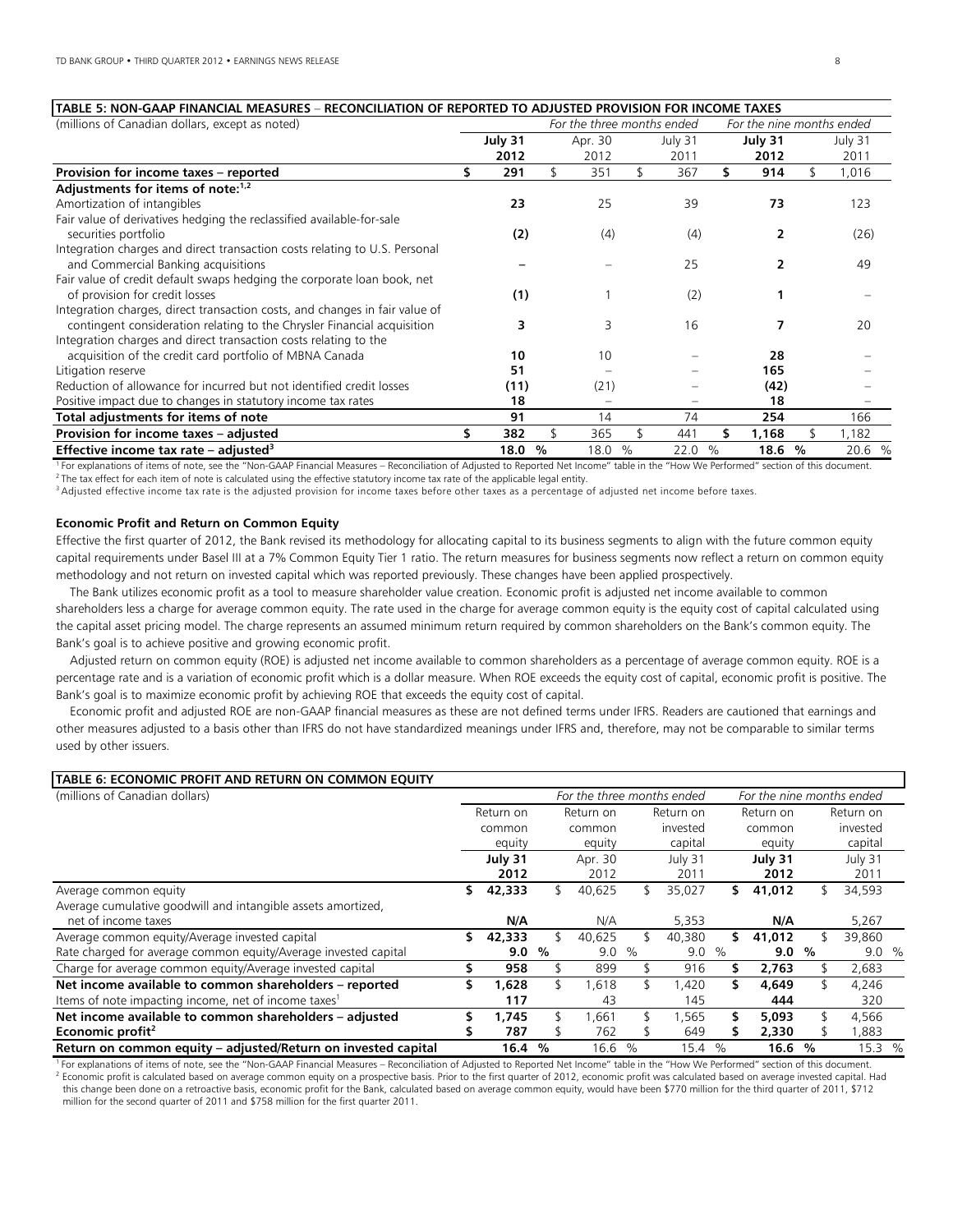#### **Significant Events in 2012**

#### *Acquisition of Credit Card Portfolio of MBNA Canada*

On December 1, 2011, the Bank acquired substantially all of the credit card portfolio of MBNA Canada, a wholly-owned subsidiary of Bank of America Corporation, as well as certain other assets and liabilities for cash consideration of \$6,839 million. The acquisition was accounted for by the purchase method. The results of the acquisition from the acquisition date to July 31, 2012 have been consolidated with the Bank's results and are reported primarily in the Canadian Personal and Commercial Banking and Wealth and Insurance segments. As at December 1, 2011, the acquisition contributed \$7,361 million of loans, \$272 million of other assets, and \$1,335 million of liabilities. The estimated fair value of loans reflects the expected credit losses at the acquisition date. The excess of consideration over the fair value of the acquired net assets of approximately \$541 million has been allocated to \$419 million of intangible assets and \$122 million of goodwill. The purchase price allocation is subject to refinement as the Bank completes the valuation of the assets acquired and liabilities assumed.

#### *Investment in TMX Group Limited*

On October 30, 2011, TMX Group Inc. (TMX) and Maple Group Acquisition Corporation (now TMX Group Limited) (Maple) announced that they had entered into a support agreement in respect of Maple's proposed acquisition of all of the outstanding shares of TMX pursuant to an integrated two-step transaction valued at approximately \$3,800 million.

 Maple is a corporation whose investors comprise twelve of Canada's leading financial institutions and pension funds, including TD Securities Inc., a wholly owned subsidiary of the Bank.

 Maple completed the acquisition of 80% of the outstanding TMX shares on August 10, 2012, in accordance with the terms and conditions of the offer. The transaction also provided for the acquisition of Alpha Trading Systems Inc. and Alpha Trading Systems Limited Partnership (collectively Alpha) and The Canadian Depository for Securities Limited (CDS). Maple completed the acquisition of Alpha and CDS on August 1, 2012, with existing CDS and Alpha shareholders receiving cash payments in exchange for their equity interests.

 Pursuant to a court-approved arrangement, the remainder of the outstanding TMX shares held by TMX shareholders (other than Maple) will be exchanged for Maple shares on a one-for-one basis with an expected closing date of September 14, 2012. As an investor in Maple, the Bank provided equity funding to Maple in the amount of approximately \$190 million to fund the purchase of TMX, Alpha and CDS.

#### *U.S. Legislative Developments*

On July 21, 2010 the President of the United States signed into law the Dodd-Frank Wall Street Reform and Consumer Protection Act (the "Dodd-Frank Act" or "the Act") that provides for widespread changes to the U.S. financial industry. At over 2,300 pages in length, the Dodd-Frank Act will ultimately affect every financial institution operating in the United States, including the Bank, and, due to certain extraterritorial aspects of the Act, may impact the Bank's operations outside the United States, including in Canada. The Dodd-Frank Act makes significant changes in areas such as banking and bank supervision, the resolution of, and enhanced prudential standards applicable to, systemically important financial companies, proprietary trading and certain fund investments, consumer protection, securities, over-the-counter derivatives, and executive compensation, among others. The Dodd-Frank Act also calls for the issuance of over 240 regulatory rulemakings as well as numerous studies and on-going reports as part of its implementation. Accordingly, while the Act will have an effect on the business of the Bank, especially its business operations in the United States, the full impact on the Bank will not be known until such time as the implementing regulations are fully released and finalized.

On November 10, 2011, the Department of the Treasury, the Board of Governors of the Federal Reserve System (FRB), the Federal Deposit Insurance Corporation and the Securities and Exchange Commission jointly released a proposed rule implementing Section 619 of the Dodd-Frank Act (the "Volcker Rule" or "the Rule"). The Commodity Futures Trading Commission issued a substantially similar proposal on January 13, 2012. The Bank is in the process of analyzing and planning for the implementation of the proposed Volcker Rule. The Rule broadly prohibits proprietary trading and places limitations on other permitted trading activities, limits investments in and the sponsorship of hedge and private equity funds and requires robust compliance and reporting regimes surrounding permitted activities. The Rule is also expected to have an effect on certain of the funds the Bank sponsors and advises in its asset management business as well as private equity investments it currently holds. Under the current proposal, the provisions of the Rule are applicable to banking entities, including non-U.S. banks such as the Bank which control insured depository institutions in the United States or are treated as bank holding companies by virtue of maintaining a branch or agency in the U.S. The proposed Rule applies to affiliates or subsidiaries of the Bank: the terms "affiliate" and "subsidiary" are defined by the rule to include those entities controlled by or under common control with the Bank. As currently proposed, the Rule requires the implementation of a comprehensive compliance program and monitoring of certain quantitative risk metrics as well as compliance monitoring and reporting programs. On April 19, 2012, the FRB, on behalf of itself and the other agencies, issued guidance stating that full conformance with the Rule will not be required until July 21, 2014, unless that period is extended by the FRB. The agencies have not indicated when the final Rule will be published. While the Rule is expected to have an adverse effect on certain of the Bank's businesses, the extent of the impact will not be known until such time as the current proposal is finalized. At the current time, the impact is not expected to be material to the Bank.

The Durbin Amendment contained in the Dodd-Frank Act authorizes the FRB to issue regulations that set interchange fees which are "reasonable and proportional" to the costs of processing such transactions. In June 2011, the FRB issued final rules limiting debit card interchange fees with a required implementation date of October 1, 2011 and capped the fee at 21 cents per transaction plus small amounts to cover fraud related expenses. The Durbin Amendment has impacted gross revenue by approximately US\$50-60 million pre-tax per quarter, in line with expectations.

For more detail on the impact of the Durbin Amendment, see the U.S. Personal and Commercial Banking segment disclosure in the "How Our Businesses Performed" section of this document. The Bank continues to monitor closely these and other legislative developments and will analyze the impact such regulatory and legislative changes may have on its businesses.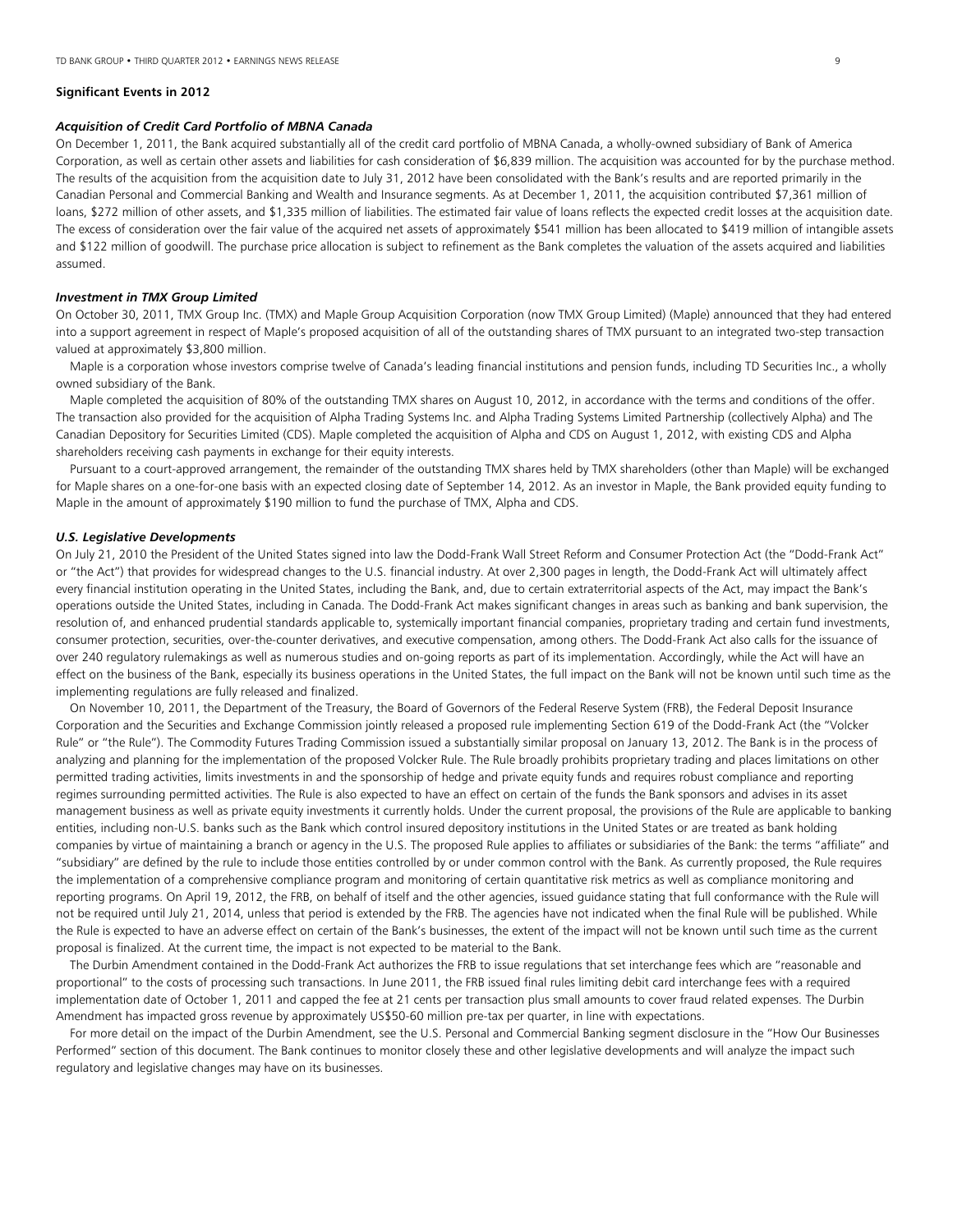# **HOW OUR BUSINESSES PERFORMED**

For management reporting purposes, the Bank's operations and activities are organized around four key business segments operating in a number of locations in key financial centres around the globe: Canadian Personal and Commercial Banking, Wealth and Insurance, U.S. Personal and Commercial Banking, and Wholesale Banking. The Bank's other activities are grouped into the Corporate segment. Effective December 1, 2011, results of the acquisition of the MBNA Canada credit card portfolio are reported primarily in the Canadian Personal and Commercial Banking and Wealth and Insurance segments. Integration charges and direct transaction costs relating to the acquisition of the MBNA Canada credit card portfolio are reported in Canadian Personal and Commercial Banking. The results of TD Auto Finance Canada are reported in Canadian Personal and Commercial Banking. The results of TD Auto Finance U.S. are reported in U.S. Personal and Commercial Banking. Integration charges, direct transaction costs, and changes in fair value of contingent consideration related to the Chrysler Financial acquisition are reported in the Corporate segment.

 Effective the first quarter of 2012, executive responsibilities for the TD Insurance business were moved from Group Head, Canadian Banking, Auto Finance, and Credit Cards to the Group Head, Wealth Management, Insurance, and Corporate Shared Services. The Bank has updated the corresponding segment reporting results retroactively for 2011.

 Effective November 1, 2011, the Bank revised its methodology for allocating capital to its business segments to align with the future common equity capital requirements under Basel III at a 7% Common Equity Tier 1 ratio. The return measures for business segments now reflect a return on common equity methodology and not return on invested capital which was reported previously. These changes have been applied prospectively.

 Results of each business segment reflect revenue, expenses, assets, and liabilities generated by the businesses in that segment. The Bank measures and evaluates the performance of each segment based on adjusted results where applicable, and for those segments the Bank notes that the measure is adjusted. Net income for the operating business segments is presented before any items of note not attributed to the operating segments. For further details, see the "How the Bank Reports" section, the "Business Focus" section in the 2011 MD&A, and Note 27 to the 2011 Consolidated Financial Statements. For information concerning the Bank's measures of economic profit and adjusted return on common equity, which are non-GAAP financial measures, see the "How We Performed" section of this document.

 Net interest income within Wholesale Banking is calculated on a taxable equivalent basis (TEB), which means that the value of non-taxable or tax-exempt income, including dividends, is adjusted to its equivalent before-tax value. Using TEB allows the Bank to measure income from all securities and loans consistently and makes for a more meaningful comparison of net interest income with similar institutions. The TEB increase to net interest income and provision for income taxes reflected in Wholesale Banking results is reversed in the Corporate segment. The TEB adjustment for the quarter was \$71 million, compared with \$67 million in the third quarter last year, and \$74 million in the prior quarter.

 The Bank continues to securitize retail loans and receivables, however under IFRS, these loans and receivables remain on-balance sheet and the related interest is recognized over the life of the loan.

| <b>TABLE 7: CANADIAN PERSONAL AND COMMERCIAL BANKING</b>         |             |               |                            |      |         |               |                           |               |         |  |
|------------------------------------------------------------------|-------------|---------------|----------------------------|------|---------|---------------|---------------------------|---------------|---------|--|
| (millions of Canadian dollars, except as noted)                  |             |               | For the three months ended |      |         |               | For the nine months ended |               |         |  |
|                                                                  | July 31     |               | Apr. 30                    |      | July 31 |               | July 31                   |               | July 31 |  |
|                                                                  | 2012        |               | 2012                       |      | 2011    |               | 2012                      |               | 2011    |  |
| Net interest income                                              | \$<br>2,055 | \$            | 1,967                      | \$   | 1,834   | \$            | 5,952                     | \$            | 5,350   |  |
| Non-interest income                                              | 675         |               | 636                        |      | 591     |               | 1,951                     |               | 1,721   |  |
| Total revenue - reported                                         | 2,730       |               | 2,603                      |      | 2,425   |               | 7,903                     |               | 7,071   |  |
| Total revenue - adjusted                                         | 2,730       |               | 2,625                      |      | 2,425   |               | 7,939                     |               | 7,071   |  |
| Provision for credit losses                                      | 288         |               | 274                        |      | 205     |               | 845                       |               | 612     |  |
| Non-interest expenses - reported                                 | 1,259       |               | 1,226                      |      | 1,106   |               | 3,645                     |               | 3,240   |  |
| Non-interest expenses - adjusted                                 | 1,224       |               | 1,208                      |      | 1,106   |               | 3,574                     |               | 3,240   |  |
| Net income - reported                                            | 864         |               | 808                        |      | 795     |               | 2,498                     |               | 2,297   |  |
| Adjustments for items of note, net of income taxes <sup>1</sup>  |             |               |                            |      |         |               |                           |               |         |  |
| Integration charges and direct transaction costs relating to the |             |               |                            |      |         |               |                           |               |         |  |
| acquisition of the credit card portfolio of MBNA Canada          | 25          |               | 30                         |      |         |               | 79                        |               |         |  |
| Net income - adjusted                                            | \$<br>889   | \$            | 838                        | \$   | 795     | \$            | 2,577                     |               | 2,297   |  |
| Selected volumes and ratios                                      |             |               |                            |      |         |               |                           |               |         |  |
| Return on common equity – reported <sup>2</sup>                  | 44.1        | $\frac{0}{n}$ | 42.0                       | $\%$ | 38.0 %  |               | 43.2 %                    |               | 37.1 %  |  |
| Return on common equity – adjusted <sup>2</sup>                  | 45.4        | $\frac{1}{2}$ | 43.4                       | $\%$ | 38.0 %  |               | 44.6 %                    |               | 37.1 %  |  |
| Margin on average earning assets (including securitized assets)  |             |               |                            |      |         |               |                           |               |         |  |
| - reported                                                       | 2.86%       |               | 2.84 %                     |      | 2.77%   |               | 2.82%                     |               | 2.78 %  |  |
| Margin on average earning assets (including securitized assets)  |             |               |                            |      |         |               |                           |               |         |  |
| – adjusted                                                       | 2.86        | $\frac{1}{2}$ | 2.87                       | $\%$ | 2.77    | $\%$          | 2.84%                     |               | 2.78 %  |  |
| Efficiency ratio - reported                                      | 46.1        | $\frac{0}{n}$ | 47.1                       | $\%$ | 45.6    | $\frac{1}{2}$ | 46.1                      | $\frac{0}{0}$ | 45.8 %  |  |
| Efficiency ratio - adjusted                                      | 44.8        | $\frac{0}{0}$ | 46.0 %                     |      | 45.6 %  |               | 45.0 %                    |               | 45.8 %  |  |
| Number of Canadian retail stores                                 | 1,160       |               | 1,153                      |      | 1,134   |               | 1,160                     |               | 1,134   |  |
| Average number of full-time equivalent staff                     | 31,270      |               | 31,017                     |      | 30,110  |               | 30,994                    |               | 29,731  |  |

<sup>1</sup> For explanations of items of note, see the "Non-GAAP Financial Measures – Reconciliation of Adjusted to Reported Net Income" table in the "How We Performed" section of this document.<br><sup>2</sup> Effective the first quarter of a 7% Common Equity Tier 1 ratio. The return measures for business segments will now be return on common equity rather than return on invested capital. These changes have been applied prospectively. Return on invested capital, which was used as the return measure in prior periods, has not been restated to return on common equity.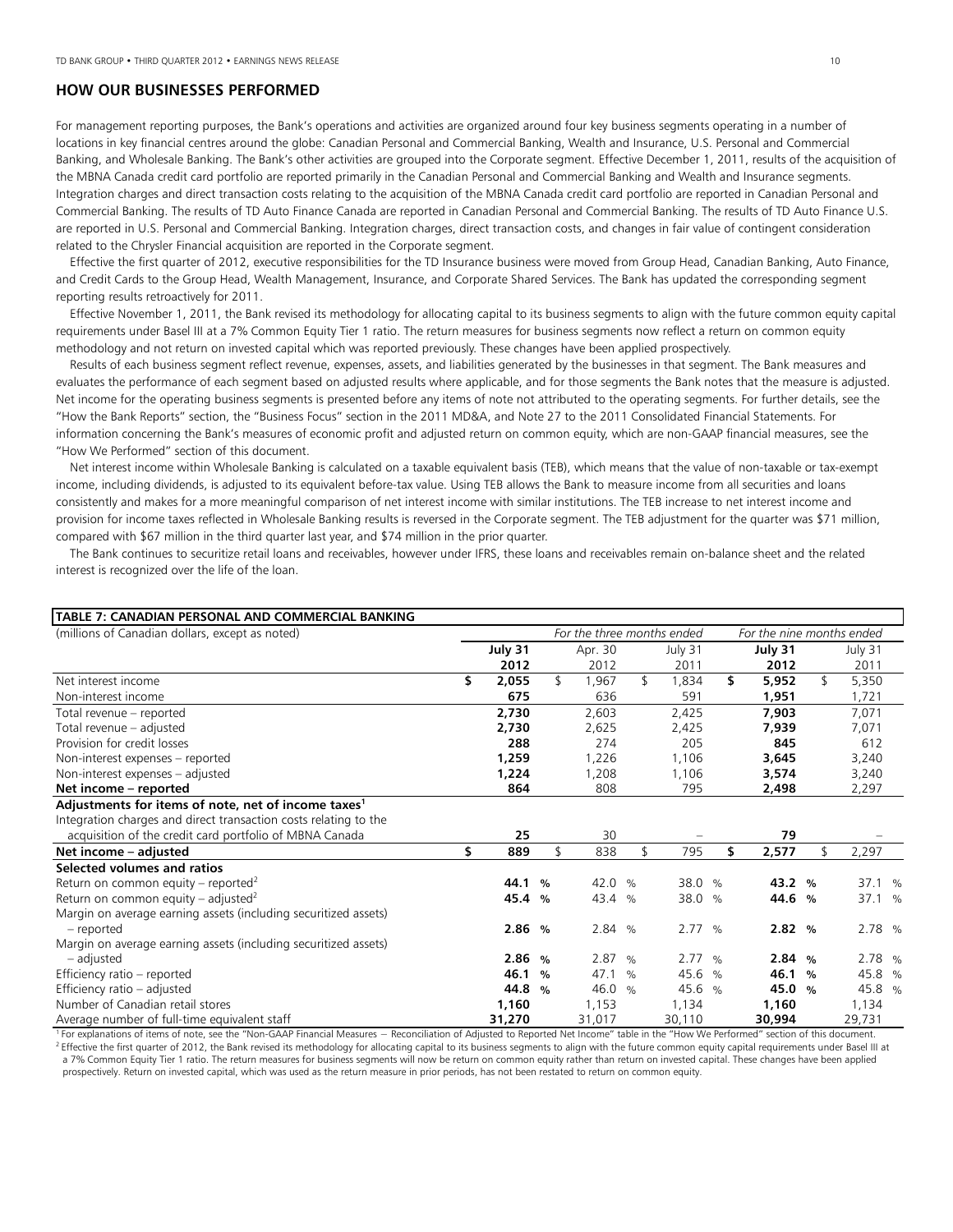## Quarterly comparison – Q3 2012 vs. Q3 2011

Canadian Personal and Commercial Banking reported record net income for the quarter of \$864 million, an increase of \$69 million, or 9%, compared with the third quarter last year. Adjusted net income was a record \$889 million, an increase of \$94 million, or 12%, compared with the third quarter last year. The increase in adjusted earnings was primarily driven by good loan and deposit volume growth, favourable credit performance, and an elevated contribution from MBNA. The reported annualized return on common equity for the quarter was 44.1%, while the adjusted annualized return on common equity was 45.4%.

 Canadian Personal and Commercial Banking revenue is derived from personal banking, auto lending, credit cards, and business banking. Revenue for the quarter, on both a reported and adjusted basis, was a record \$2,730 million, an increase of \$305 million, or 13%, compared with the third quarter last year. MBNA added 10 percentage points to year-over-year revenue growth. Net interest income growth was driven by the inclusion of MBNA, and good volume growth, partially offset by lower margin on average earning assets. The elevated net interest income contribution from MBNA includes better credit performance on acquired loans. The retail business continues to generate good, but slowing, lending volume growth, while business lending volume growth remains strong. Compared with the third quarter last year, average real estate secured lending volume increased \$12.0 billion, or 6%. Auto lending average volume increased \$0.7 billion, or 5%, while all other personal lending average volumes, excluding MBNA, were relatively flat. Business loans and acceptances average volume increased \$5 billion, or 14%. Overall deposit growth was strong at 9%. Average personal deposit volume increased \$10.8 billion, or 8%, while average business deposit volume increased \$6.1 billion, or 10%. Excluding the impact of MBNA, margin on average earning assets decreased 14 bps to 2.63%. The decrease was primarily due to the impact of the low interest rate environment, portfolio mix, and competitive pricing. Non-interest income growth of 14% was driven by higher transaction volumes, repricing, and MBNA.

 PCL for the quarter was \$288 million, an increase of \$83 million, or 40%, compared with the third quarter last year, primarily due to MBNA. Personal banking PCL was \$272 million, or \$176 million excluding MBNA, a decrease of \$20 million, or 10%, as most of the retail business posted lower PCL. Business banking PCL was \$16 million, an increase of \$7 million compared with the third quarter last year due to fewer recoveries in the quarter. Credit quality remained steady as annualized PCL as a percentage of credit volume was 0.39%, or 0.26% excluding MBNA, a decrease of 4 bps, compared with the third quarter last year. Net impaired loans were \$863 million, a decrease of \$3 million, over the third quarter last year. Net impaired loans as a percentage of total loans were 0.29%, compared with 0.32% as at July 31, 2011.

 Reported non-interest expenses for the quarter were \$1,259 million, an increase of \$153 million, or 14%, compared with the third quarter last year. Adjusted non-interest expenses for the quarter were \$1,224 million, an increase of \$118 million, or 11%, compared with the third quarter last year. Excluding MBNA, expenses increased \$32 million, or 3%, driven by volume growth, investment in branches, and other business initiatives.

 The average full-time equivalent (FTE) staffing levels increased by 1,160, or 4%, compared with the third quarter last year, primarily due to MBNA. The reported efficiency ratio for the quarter was 46.1%, while the adjusted efficiency ratio was 44.8%, compared with 45.6%, on both a reported and adjusted basis, in the third quarter last year.

# Quarterly comparison - Q3 2012 vs. Q2 2012

Canadian Personal and Commercial Banking reported net income for the quarter increased \$56 million, or 7%, compared with the prior quarter. Adjusted net income for the quarter increased \$51 million, or 6%, compared with the prior quarter. The reported annualized return on common equity for the quarter was 44.1%, while the adjusted annualized return on common equity was 45.4%, compared with 42.0% and 43.4% respectively, in the prior quarter.

 Reported revenue for the quarter increased \$127 million, or 5%, while adjusted revenue increased \$105 million, or 4%, compared with the prior quarter. Net interest income growth was driven by two more calendar days and good volume growth, partially offset by lower margin on average earning assets. Compared with the prior quarter, average real estate secured lending volume increased \$3.4 billion, or 2%. Auto lending average volume increased \$0.3 billion, or 2%, while all other personal lending average volumes were relatively flat. Business loans and acceptances average volume increased \$1.3 billion, or 3%. Average personal deposit volume increased \$3.5 billion, or 2%, while average business deposit volume increased \$2.5 billion or 4%. Reported margin on average earning assets increased 2 bps, while adjusted margin on average earning assets decreased 1 bp, mainly driven by lower deposit margins. Noninterest income was up 6%, compared to the prior quarter, driven by volume growth, and two more calendar days.

 PCL for the quarter increased \$14 million, or 5%, compared with the prior quarter. Personal banking PCL increased \$8 million, or 3%, while business banking PCL increased \$6 million, due to higher recoveries in the prior quarter. Net impaired loans decreased \$80 million, or 8%, compared with the prior quarter. Net impaired loans as a percentage of total loans were 0.29%, compared with 0.32% as at April 30, 2012.

 Reported non-interest expenses for the quarter increased \$33 million, or 3%, compared with the prior quarter. Adjusted non-interest expenses increased \$16 million, or 1%, compared with the prior quarter, mainly due to two more calendar days.

 Average FTE staffing levels increased 253, or 1%, largely due to seasonal staffing requirements. The reported efficiency ratio for the current quarter was 46.1%, while the adjusted efficiency ratio was 44.8%, compared with 47.1% and 46.0% respectively, in the prior quarter.

#### Year-to-date comparison - Q3 2012 vs. Q3 2011

Canadian Personal and Commercial Banking reported net income for the nine months ended July 31, 2012 was \$2,498 million, an increase of \$201 million, or 9%, compared with the same period last year. Adjusted net income for the nine months ended July 31, 2012 was \$2,577 million, an increase of \$280 million, or 12%, compared with the same period last year. On a year-to-date basis, the reported annualized return on common equity was 43.2%, while the adjusted annualized return on common equity was 44.6%.

 Reported revenue on a year-to-date basis was \$7,903 million, an increase of \$832 million, or 12%, compared with the same period last year. Adjusted revenue was \$7,939 million, an increase of \$868 million, or 12%, compared with the same period last year. MBNA contributed 8% to reported, and 9% to adjusted revenue growth. Net interest income growth was driven by the inclusion of MBNA, strong volume growth, and an additional calendar day, partially offset by lower margin on average earning assets. The year-to-date net interest income contribution from MBNA was higher than expected due to better credit performance on acquired loans. The personal lending businesses generated good, but slowing, volume growth, while business lending volume growth remained strong. Compared with the same period last year, average real estate secured lending volume increased \$12.9 billion, or 7%. Auto lending average volume increased \$1.5 billion, or 12%, while all other personal lending average volumes, excluding MBNA, were relatively flat. Business loans and acceptances average volumes increased \$4.8 billion, or 14%. Average personal deposit volumes increased \$8.2 billion, or 6%, while average business deposit volumes increased \$6.2 billion, or 10%. Excluding MBNA, the year-to-date margin on average earning assets decreased 13 bps to 2.65% on both a reported and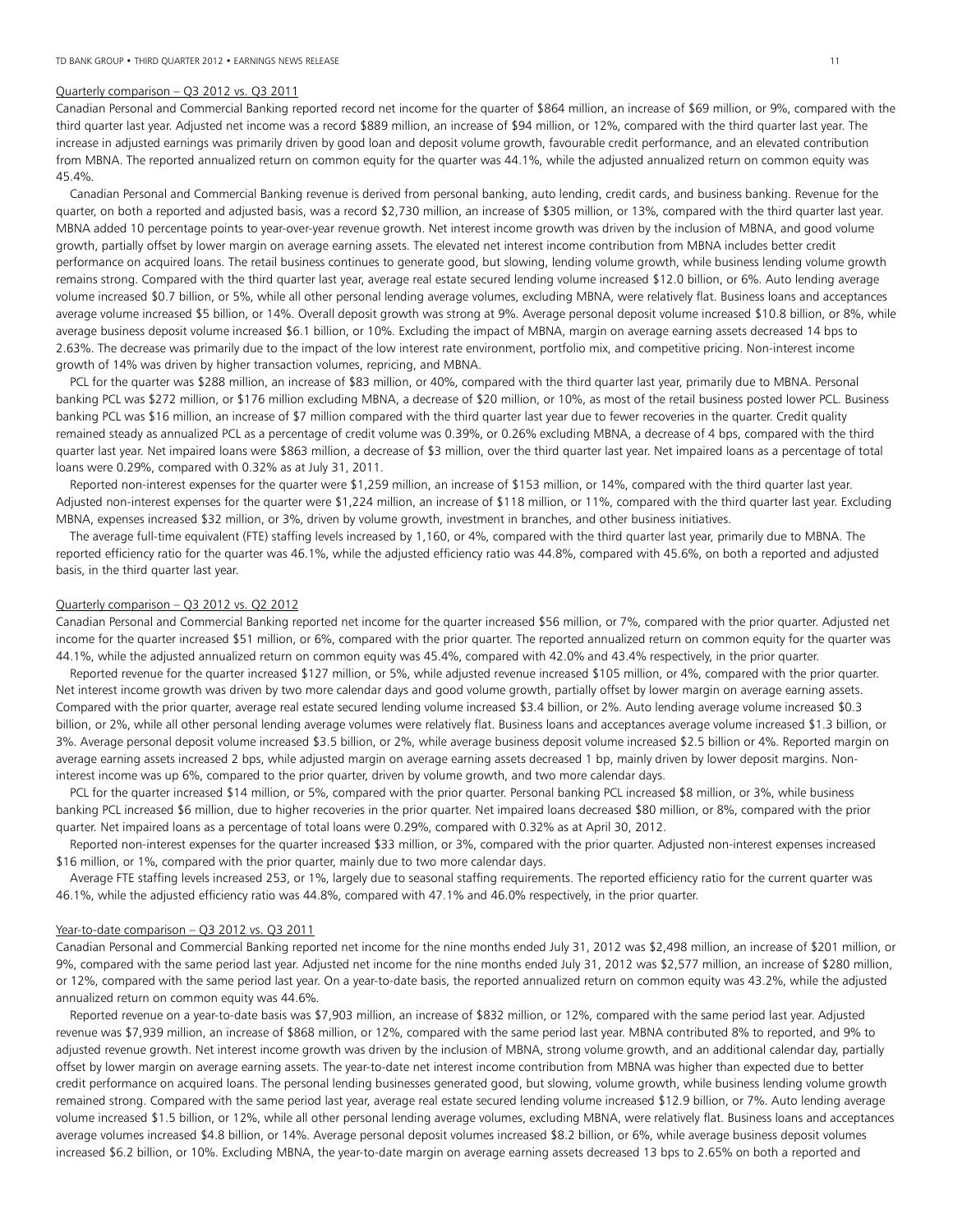adjusted basis, due to the impact of a low interest rate environment, portfolio mix, and competitive pricing. Non-interest income growth of 13% was driven by higher transaction volumes, repricing, and MBNA.

 PCL on a year-to-date basis was \$845 million, an increase of \$233 million, or 38%, compared with the same period last year, due mainly to MBNA. Personal banking PCL excluding MBNA decreased \$56 million, or 9%, reflecting strong credit quality, and enhanced collection strategies. Business banking PCL was \$47 million, an increase of \$26 million, primarily due to fewer recoveries in the current period.

 On a year-to-date basis, reported non-interest expenses were \$3,645 million, an increase of \$405 million, or 13%, compared with the same period last year. Adjusted non-interest expenses were \$3,574 million, an increase of \$334 million, or 10%, compared with the same period last year. Excluding MBNA, expenses increased \$115 million, or 4%, compared with the same period last year, driven by higher employee-related costs, business initiatives, volume growth, and one extra calendar day.

 The average FTE staffing levels on a year-to-date basis increased by 1,263, or 4%, compared with the same period last year, largely due to MBNA. The reported efficiency ratio on a year-to-date basis was 46.1%, while the adjusted efficiency ratio was 45.0%, compared with 45.8%, on both a reported and adjusted basis, for the same period last year.

#### Business Outlook

Canadian Personal and Commercial Banking has posted strong year-to-date results driven by positive operating leverage, good volume growth, stronger than expected contribution from MBNA, and good credit performance. We expect these drivers to hold for the fourth quarter. On a sequential basis, fourth quarter results are expected to be lower than the third quarter due to seasonal factors, including an increase in non-interest expenses. Looking further out, we expect the operating environment to remain challenging with sustained low interest rates and slower economic growth leading to lower margins and slowing loan growth. We also expect a more normalized MBNA contribution. We intend to manage through this environment by continuing to focus on our core strategy of customer service and convenience, identifying opportunities to invest in and grow businesses, and driving operational efficiencies.

# **TABLE 8: WEALTH AND INSURANCE1**  (millions of Canadian dollars, except as noted) *For the three months ended For the nine months ended*  **July 31** Apr. 30 July 31 **July 31** July 31 **2012** 2012 2011 **2012** 2011 Net interest income **\$ 148** \$ 144 \$ 139 **\$ 436** \$ 406 Insurance revenue, net of claims and related expenses<sup>2</sup> 1270 270 330 296 881 859 Income from financial instruments designated at fair value through profit or loss **18** (17) 18 **11** (11) Non-interest income – other **573** 591 576 **1,728** 1,747 Total revenue **1,009** 1,048 1,029 **3,056** 3,001 Non-interest expenses **632** 653 640 **1,924** 1,947 **Net income 304** 318 301 **916** 818 Wealth **154** 155 146 **453** 427 Insurance **150** 163 155 **463** 391 TD Ameritrade **56** 47 48 **158** 153 **Total Wealth and Insurance \$ 360** \$ 365 \$ 349 **\$ 1,074** \$ 971 **Selected volumes and ratios**  Assets under administration – Wealth (billions of Canadian dollars) **\$ 253** \$ 255 \$ 242 **\$ 253** \$ 242 Assets under management – Wealth (billions of Canadian dollars) **204** 202 191 **204** 191 Gross originated insurance premiums **989** 877 928 **2,629** 2,453 Return on common equity3 **20.9 %** 22.5 % 27.1 % **21.5 %** 25.3 % Efficiency ratio **62.6 %** 62.3 % 62.2 % **63.0 %** 64.9 % Average number of full-time equivalent staff<br>In the strange of the sequivalent staff and the sequivalent staff and to the sequival of the sequivalent of 20<br>A Effective the first quarter of 2012, the Insurance business was

accordingly.

<sup>2</sup> Insurance revenue, net of claims and related expenses is included in the non-interest income line on the Bank's Consolidated Statement of Income. For the three and nine months ended July 31, 2012, the claims and related expenses were \$645 million and \$1,736 million, respectively. For the three and nine months ended July 31, 2011, the claims and related expenses were \$555 million and \$1,599 million, respectively.

<sup>3</sup> Effective the first quarter of 2012, the Bank revised its methodology for allocating capital to its business segments to align with the future common equity capital requirements under Basel III at a 7% Common Equity Tier 1 ratio. The return measures for business segments will now be return on common equity rather than return on invested capital. These changes have been applied prospectively. Return on invested capital, which was used as the return measure in prior periods, has not been restated to return on common equity.

#### Quarterly comparison – Q3 2012 vs. Q3 2011

Wealth and Insurance net income for the quarter was \$360 million, an increase of \$11 million, or 3%, compared with the third quarter last year. Wealth and Insurance net income excluding TD Ameritrade was \$304 million, an increase of \$3 million, or 1%. The Bank's reported investment in TD Ameritrade generated net income for the quarter of \$56 million, an increase of \$8 million, or 17%, compared with the third quarter last year, mainly driven by increased economic ownership from stock repurchases and a weaker Canadian dollar in the current quarter, partially offset by lower TD Ameritrade earnings. For its third quarter ended June 30, 2012, TD Ameritrade reported net income of US\$154 million, a decrease of US\$3 million, or 2%, compared with the third quarter last year, primarily driven by lower trading revenue, partially offset by lower expenses. Wealth and Insurance's annualized return on common equity for the quarter was 20.9%.

 Wealth and Insurance revenue is derived from direct investing, advice-based businesses, asset management services, life and health insurance, and general insurance. Wealth and Insurance revenue for the quarter was \$1,009 million, a decrease of \$20 million, or 2%, compared to the third quarter last year. In the Insurance business, revenue increases from premium growth and the inclusion of MBNA were more than offset by adjustments to reserves for claims liabilities and higher claims from weather-related events. In the Wealth businesses, the lower transaction revenue in the direct investing businesses from decreased trading volumes was largely offset by increases in fee-based revenue from asset growth in the advice-based and asset management businesses and net interest income driven by higher net interest margins.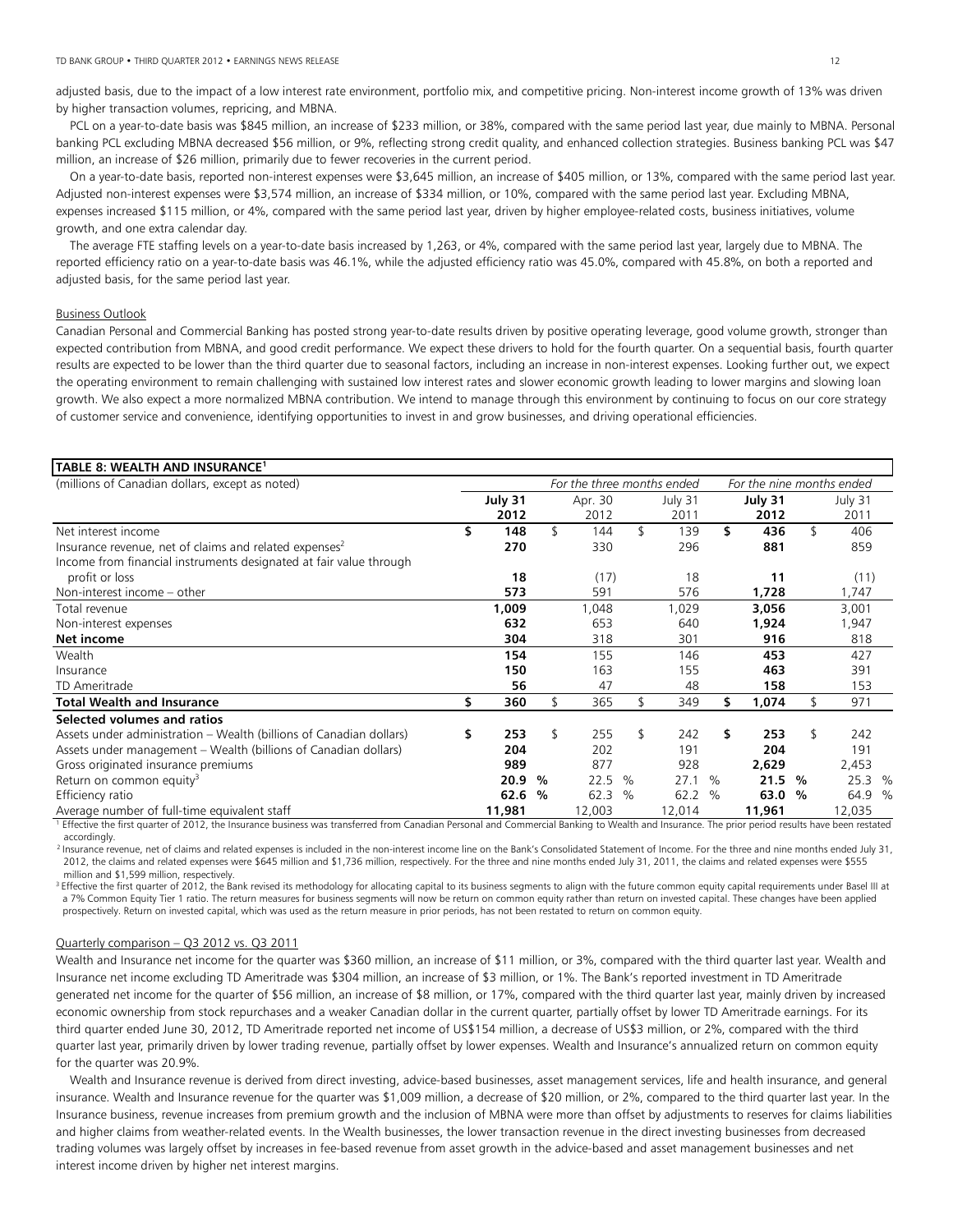Non-interest expenses for the quarter were \$632 million, a decrease of \$8 million, or 1%, compared with the third quarter last year, primarily due to lower variable expenses from decreased trading volumes and lower technology-related costs in the Wealth business.

 Assets under administration of \$253 billion as at July 31, 2012, increased by \$11 billion, or 5%, from July 31, 2011. Assets under management of \$204 billion as at July 31, 2012 increased by \$13 billion, or 7%, from July 31, 2011. These increases were driven by net new client assets, partially offset by a decline in market value of assets.

 Gross originated insurance premiums of \$989 million increased \$61 million, or 7%, compared with the third quarter last year. The increase was primarily due to organic business growth.

The efficiency ratio for the current quarter was 62.6%, compared with 62.2% in the third quarter last year.

The average FTE staffing levels remained relatively flat compared with the third quarter of last year.

#### Quarterly comparison – Q3 2012 vs. Q2 2012

Wealth and Insurance net income for the quarter decreased by \$5 million, or 1%, compared with the prior quarter. The Bank's reported investment in TD Ameritrade reflected an increase in net income of \$9 million, or 19%, compared with the prior quarter, mainly due to increased earnings at TD Ameritrade. For its third quarter ended June 30, 2012, TD Ameritrade reported net income increased US\$17 million, or 12%, compared with the prior quarter, primarily driven by lower operating expenses, partially offset by lower trading revenue. The annualized return on common equity for the quarter was 20.9%, compared with 22.5% in the prior quarter.

 Revenue for the quarter decreased \$39 million, or 4%, compared with the prior quarter. Higher claims from weather-related events in the Insurance business were partially offset by premium volume growth. In the Wealth business, a decrease in revenue was primarily driven by lower trading volumes in the direct investing businesses.

 Non-interest expenses decreased \$21 million, or 3%, compared to the prior quarter, primarily due to lower variable costs mainly driven by decreased transaction volumes and lower personnel related costs in the Wealth business.

 Assets under administration of \$253 billion as at July 31, 2012 decreased \$2 billion, or 1%, from April 30, 2012. Assets under management of \$204 billion as at July 31, 2012 increased \$2 billion, or 1%, from April 30, 2012. The increase from net new client assets was offset by a decline in market value of assets. Gross originated insurance premiums increased \$112 million, or 13%, compared with the prior quarter due largely to seasonal growth.

The efficiency ratio for the current quarter was 62.6%, compared with 62.3% in the prior quarter.

The average FTE staffing levels remained relatively flat compared with the prior quarter.

# Year-to-date comparison – Q3 2012 vs. Q3 2011

Wealth and Insurance net income for the nine months ended July 31, 2012 was \$1,074 million, an increase of \$103 million, or 11%, compared with the same period last year. Wealth and Insurance net income excluding TD Ameritrade was \$916 million, an increase of \$98 million, or 12%, compared with the same period last year. The Bank's reported investment in TD Ameritrade generated net income of \$158 million, an increase of \$5 million, or 3%, compared with the same period last year, mainly driven by changes in the capital allocation methodology resulting in lower net charges, partially offset by lower TD Ameritrade earnings. For its nine months ended June 30, 2012, TD Ameritrade reported net income of US\$443 million, a decrease of US\$31 million, or 7%, compared with the same period last year, primarily driven by lower trading revenue. On a year-to-date basis, Wealth and Insurance's annualized return on common equity was 21.5%.

 Revenue on a year-to-date basis was \$3,056 million, an increase of \$55 million, or 2%, compared with the same period last year. Strong revenue growth in the Insurance business was primarily driven by strong premium growth, the inclusion of MBNA, and better claims management, partially offset by lower claims in the prior year driven by adjustments to reserves for claims liabilities. A decrease in transaction revenue from lower trading volumes in the Wealth direct investing businesses was largely offset by higher fee-based revenue driven by increased client assets in the advice-based and asset management businesses. Net interest income increased driven by higher margins and client balances in the Wealth business and increased margins in the Insurance business.

 On a year-to-date basis, non-interest expenses were \$1,924 million, a decrease of \$23 million, or 1%, compared with the same period last year. The decrease was primarily due to lower project expenses and lower volumes in the Wealth business, partially offset by increased expenses in the Insurance business to support business growth.

 On a year-to-date basis, gross originated insurance premiums were \$2,629 million, an increase of \$176 million, or 7%, compared with the same period last year. The increase was primarily due to organic business growth.

The efficiency ratio on a year-to-date basis improved to 63.0%, compared with 64.9% in the same period last year.

 The average FTE staffing levels on a year-to-date basis decreased by 74, or 1%, compared with the same period last year, primarily from lower support required due to a decrease in trading volume in the Wealth business.

#### Business Outlook

Building on the foundation of a strong franchise and prudent expense management, Wealth and Insurance continues to be on track to achieve good earnings growth for the full year 2012.

 In our Wealth business, despite a deterioration in economic conditions, we anticipate good earnings growth year over year driven primarily by continued momentum in net new client assets in the advice-based and asset management businesses.

Good premium growth is expected to continue in the fourth quarter of 2012 and the Insurance business is on track to deliver strong results for the year.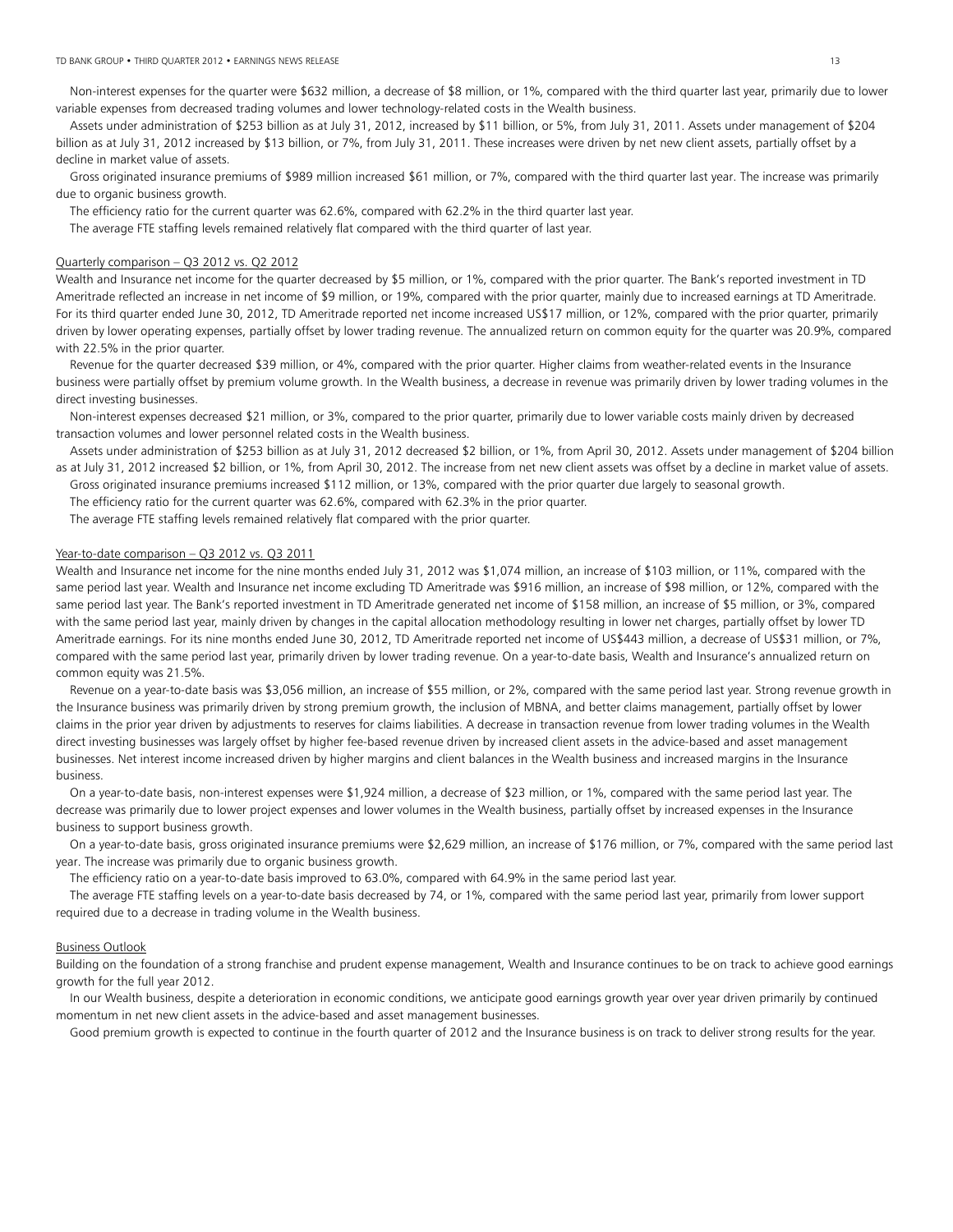# **TABLE 9: U.S. PERSONAL AND COMMERCIAL BANKING**

| <b>INDEE 3: 0.3. I ENSONAL AND CONTINENCIAL DANNING</b>                              |                 |      |                 |               |                  |      |                  |    |                            |               |                           |      |
|--------------------------------------------------------------------------------------|-----------------|------|-----------------|---------------|------------------|------|------------------|----|----------------------------|---------------|---------------------------|------|
| (millions of dollars, except as noted)                                               |                 |      |                 |               |                  |      |                  |    | For the three months ended |               |                           |      |
|                                                                                      |                 |      |                 |               | Canadian dollars |      |                  |    |                            |               | U.S. dollars              |      |
|                                                                                      | July 31<br>2012 |      | Apr. 30<br>2012 |               | July 31<br>2011  |      | July 31<br>2012  |    | Apr. 30<br>2012            |               | July 31<br>2011           |      |
|                                                                                      |                 |      |                 |               |                  |      |                  |    |                            |               |                           |      |
| Net interest income                                                                  | \$<br>1,180     | \$   | 1,178           | \$            | 1,093            |      | \$<br>1,160      | \$ | 1,185                      |               | \$<br>1,131               |      |
| Non-interest income                                                                  | 346             |      | 409             |               | 393              |      | 340              |    | 412                        |               | 405                       |      |
| Total revenue                                                                        | 1,526           |      | 1,587           |               | 1,486            |      | 1,500            |    | 1,597                      |               | 1,536                     |      |
| Provision for credit losses - loans<br>Provision for credit losses - debt securities | 150             |      | 157             |               | 114              |      | 148              |    | 157                        |               | 118                       |      |
| classified as loans                                                                  | 3               |      |                 |               |                  |      | 3                |    |                            |               |                           |      |
| Provision for credit losses - acquired                                               |                 |      | 3               |               | 3                |      |                  |    | 3                          |               | 3                         |      |
| credit-impaired loans <sup>1</sup>                                                   | 22              |      | 32              |               | 57               |      | 22               |    | 33                         |               | 59                        |      |
|                                                                                      | 175             |      | 192             |               | 174              |      | 173              |    | 193                        |               | 180                       |      |
| Provision for credit losses - total<br>Non-interest expenses - reported              |                 |      |                 |               |                  |      |                  |    |                            |               | 963                       |      |
|                                                                                      | 1,058<br>930    |      | 953<br>953      |               | 931<br>866       |      | 1,041<br>915     |    | 959<br>959                 |               | 896                       |      |
| Non-interest expenses - adjusted<br>Net income - reported                            | 284             |      | 356             |               | 295              |      | 279              |    | 358                        |               | 304                       |      |
| Adjustments for items of note <sup>2</sup>                                           |                 |      |                 |               |                  |      |                  |    |                            |               |                           |      |
|                                                                                      |                 |      |                 |               |                  |      |                  |    |                            |               |                           |      |
| Integration charges and direct transaction                                           |                 |      |                 |               |                  |      |                  |    |                            |               |                           |      |
| costs relating to U.S. Personal                                                      |                 |      |                 |               | 39               |      |                  |    |                            |               | 41                        |      |
| and Commercial Banking acquisitions<br>Litigation reserve                            | 77              |      |                 |               |                  |      | 76               |    |                            |               |                           |      |
| Net income - adjusted                                                                | \$<br>361       | \$   | 356             | \$            | 334              |      | \$<br>355        | \$ | 358                        |               | \$<br>345                 |      |
| Selected volumes and ratios                                                          |                 |      |                 |               |                  |      |                  |    |                            |               |                           |      |
| Return on common equity – reported <sup>3</sup>                                      |                 | $\%$ | 8.2             | $\%$          | 7.4              | $\%$ | 6.4              | %  | 8.2                        | $\%$          | 7.4                       | $\%$ |
| Return on common equity – adjusted <sup>3</sup>                                      | 6.4<br>8.1      | %    | 8.2 %           |               | 8.5              | %    | 8.1              | %  | 8.2                        | $\%$          | 8.5 %                     |      |
|                                                                                      | 3.59            | $\%$ | 3.74            | $\frac{0}{0}$ | 3.70             | $\%$ | 3.59 %           |    | 3.74                       | $\%$          | 3.70 %                    |      |
| Margin on average earning assets (TEB) <sup>4</sup><br>Efficiency ratio - reported   | 69.3            | %    | 60.1            | $\%$          | 62.7             | $\%$ | 69.3             | %  | 60.1                       | $\frac{0}{0}$ | 62.7                      | $\%$ |
| Efficiency ratio - adjusted                                                          | 60.9 %          |      | 60.1 %          |               | 58.3 %           |      | 60.9%            |    | 60.1 %                     |               | 58.3 %                    |      |
| Number of U.S. retail stores                                                         | 1,299           |      | 1,288           |               | 1,283            |      | 1,299            |    | 1,288                      |               | 1,283                     |      |
| Average number of full-time equivalent staff                                         | 24,972          |      | 24,733          |               | 25,033           |      | 24,972           |    | 24,733                     |               | 25,033                    |      |
|                                                                                      |                 |      |                 |               |                  |      |                  |    |                            |               | For the nine months ended |      |
|                                                                                      |                 |      |                 |               |                  |      | Canadian dollars |    |                            |               | U.S. dollars              |      |
|                                                                                      |                 |      |                 |               | July 31          |      | July 31          |    | July 31                    |               | July 31                   |      |
|                                                                                      |                 |      |                 |               | 2012             |      | 2011             |    | 2012                       |               | 2011                      |      |
| Net interest income                                                                  |                 |      |                 | \$            | 3,515            |      | \$<br>3,268      | \$ | 3,479                      |               | \$<br>3,332               |      |
| Non-interest income                                                                  |                 |      |                 |               | 1,093            |      | 1,003            |    | 1,083                      |               | 1,028                     |      |
| Total revenue                                                                        |                 |      |                 |               | 4,608            |      | 4,271            |    | 4,562                      |               | 4,360                     |      |
| Provision for credit losses - loans                                                  |                 |      |                 |               | 421              |      | 391              |    | 417                        |               | 398                       |      |
| Provision for credit losses - debt securities                                        |                 |      |                 |               |                  |      |                  |    |                            |               |                           |      |
| classified as loans                                                                  |                 |      |                 |               | 9                |      | 72               |    | 9                          |               | 72                        |      |
| Provision for credit losses - acquired                                               |                 |      |                 |               |                  |      |                  |    |                            |               |                           |      |
| credit-impaired loans <sup>1</sup>                                                   |                 |      |                 |               | 95               |      | 94               |    | 95                         |               | 98                        |      |
| Provision for credit losses - total                                                  |                 |      |                 |               | 525              |      | 557              |    | 521                        |               | 568                       |      |
| Non-interest expenses - reported                                                     |                 |      |                 |               | 3,196            |      | 2,613            |    | 3,166                      |               | 2,665                     |      |
| Non-interest expenses - adjusted                                                     |                 |      |                 |               | 2,772            |      | 2,481            |    | 2,744                      |               | 2,529                     |      |
| Net income - reported                                                                |                 |      |                 |               | 812              |      | 893              |    | 802                        |               | 913                       |      |
| Adjustments for items of note <sup>2</sup>                                           |                 |      |                 |               |                  |      |                  |    |                            |               |                           |      |
| Integration charges and direct transaction                                           |                 |      |                 |               |                  |      |                  |    |                            |               |                           |      |
| costs relating to U.S. Personal                                                      |                 |      |                 |               |                  |      |                  |    |                            |               |                           |      |
| and Commercial Banking acquisitions                                                  |                 |      |                 |               | 9                |      | 83               |    | 9                          |               | 85                        |      |
| Litigation reserve                                                                   |                 |      |                 |               | 248              |      |                  |    | 247                        |               |                           |      |
| Net income - adjusted                                                                |                 |      |                 | \$            | 1,069            |      | \$<br>976        | \$ | 1,058                      |               | \$<br>998                 |      |
| Selected volumes and ratios                                                          |                 |      |                 |               |                  |      |                  |    |                            |               |                           |      |
| Return on common equity – reported <sup>3</sup>                                      |                 |      |                 |               | 6.1              | %    | 7.3%             |    | 6.1                        | %             | 7.3 %                     |      |
| Return on common equity – adjusted <sup>3</sup>                                      |                 |      |                 |               | 8.1              | $\%$ | 8.0%             |    | 8.1%                       |               | 8.0%                      |      |
| Margin on average earning assets (TEB) <sup>4</sup>                                  |                 |      |                 |               | 3.65%            |      | 3.77 %           |    | 3.65 %                     |               | 3.77 %                    |      |
| Efficiency ratio - reported                                                          |                 |      |                 |               | 69.4 %           |      | 61.2 %           |    | 69.4 %                     |               | 61.2 %                    |      |
| Efficiency ratio - adjusted                                                          |                 |      |                 |               | 60.2 %           |      | 58.1 %           |    | 60.2 %                     |               | 58.1 %                    |      |
| Number of U.S. retail stores                                                         |                 |      |                 |               | 1,299            |      | 1,283            |    | 1,299                      |               | 1,283                     |      |
| Average number of full-time equivalent staff                                         |                 |      |                 |               | 24,934           |      | 23,791           |    | 24,934                     |               | 23,791                    |      |

<sup>1</sup> Includes all FDIC covered loans and other acquired credit-impaired loans.<br><sup>2</sup> For explanations of items of note, see the "Non-GAAP Financial Measures – Reconciliation of Adjusted to Reported Net Income" table in the "H <sup>2</sup> For explanations of items of note, see the "Non-GAAP Financial Measures – Reconciliation of Adjusted to Reported Net Income" table in the "How We Performed" section of this document.<br><sup>2</sup> Effective the first quarter of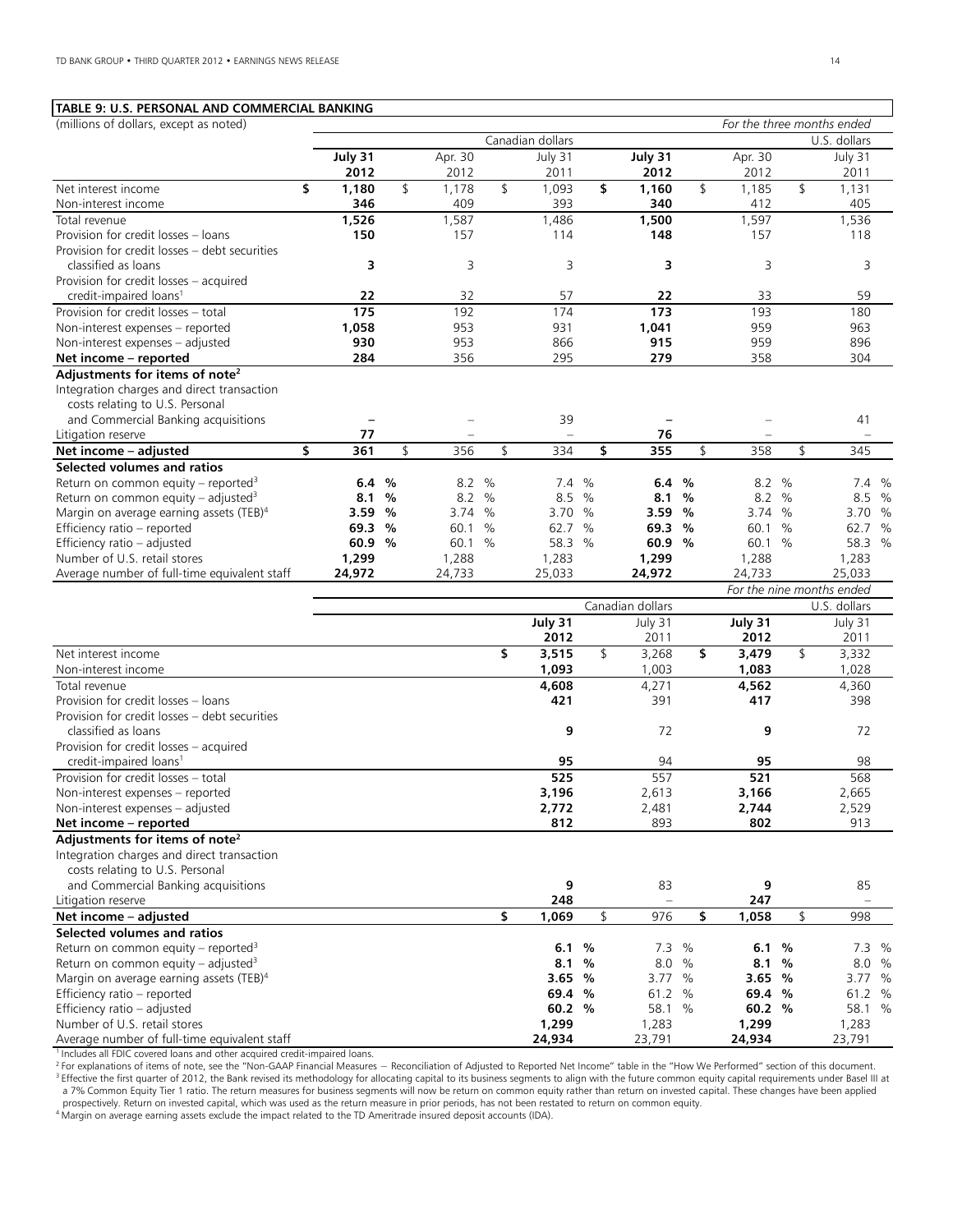#### Quarterly comparison – Q3 2012 vs. Q3 2011

U.S. Personal and Commercial Banking net income, in Canadian dollar terms, for the quarter was \$284 million on a reported basis, a decrease of \$11 million, or 4%, and \$361 million on an adjusted basis, an increase of \$27 million, or 8%, compared with the third quarter last year. In U.S. dollar terms, net income for the quarter was US\$279 million on a reported basis, a decrease of US\$25 million, or 8%, and US\$355 million on an adjusted basis, an increase of US\$10 million, or 3%, compared with the third quarter last year. The increase in adjusted earnings was primarily due to strong organic volume growth and a lower effective tax rate, partially offset by the impact of the Durbin Amendment. An increase of US\$126 million (US\$76 million after tax) to the previously-disclosed litigation reserve was included in items of note this quarter. The annualized reported and adjusted return on common equity for the quarter were 6.4% and 8.1%, respectively.

 In U.S. dollar terms, revenue for the quarter was US\$1,500 million, a decrease of US\$36 million, or 2%, compared with the third quarter last year. The decrease was primarily due to the impact of the Durbin Amendment and anticipated run-off in legacy Chrysler Financial revenue, partially offset by strong organic growth. Margin on average earning assets decreased by 11 bps to 3.59%, compared with the third quarter last year, primarily due to the low interest rate environment. Average loans increased by US\$10.6 billion, or 14% compared with the third quarter last year with an increase of 21% in average personal loans and an increase of 9% in average business loans. Average deposits increased US\$17.8 billion, or 12%, compared with the third quarter last year, including a US\$10.2 billion increase in average deposits of TD Ameritrade IDAs. Average deposit volume, excluding TD Ameritrade IDAs and Government deposits, increased by \$8 million, or 9%, driven by 9% growth in personal deposit volume and 8% growth in business deposit volume.

 Total PCL for the quarter was US\$173 million, a decrease of US\$7 million, or 4%. The underlying credit quality of the loan portfolio continues to improve. The performance of acquired credit-impaired loans (which includes the loans from South Financial and the FDIC-assisted acquisitions as well as acquired credit-impaired loans from Chrysler Financial) continues to be stable and in line with our expectations with a decline in PCL on these loans compared to the prior year due to a lower level of new impairment formation. PCL on loans excluding acquired credit-impaired loans and debt securities classified as loans increased by US\$30 million, or 25%, due primarily to organic loan growth, partially offset by improved asset quality. Annualized PCL for loans excluding debt securities classified as loans as a percentage of credit volume was 0.78%, a decrease of 14 bps, compared with the third quarter last year. Net impaired loans, excluding acquired credit-impaired loans and debt securities classified as loans, were US\$1,077 million, a decrease of US\$81 million, or 7%, compared with the third quarter last year. Net impaired loans, excluding acquired credit-impaired loans and debt securities classified as loans, as a percentage of total loans were 1.3% at July 31, 2012, compared with 1.9% as at July 31, 2011. Net impaired debt securities classified as loans were US\$1,297 million as at July 31, 2012, a decrease of US\$174 million, or 12%, compared to July 31, 2011.

 Reported non-interest expenses for the quarter were US\$1,041 million, an increase of US\$78 million, or 8% due primarily to the additional litigation reserve taken in the current quarter. On an adjusted basis, non-interest expenses were US\$915 million, an increase of US\$19 million, or 2%, compared with the third quarter last year primarily due to investments in the core franchise, including new stores.

 The average FTE staffing levels decreased by 61 compared with the third quarter last year due primarily to lower staffing levels in the store network. The efficiency ratio for the quarter worsened to 69.3% on a reported basis, and 60.9% on an adjusted basis, compared with 62.7% on a reported basis, and 58.3% on an adjusted basis, in the third quarter last year. The adjusted efficiency ratio worsened due primarily to the impact of the Durbin Amendment.

## Quarterly comparison - Q3 2012 vs. Q2 2012

U.S. Personal and Commercial Banking net income, in Canadian dollar terms, for the quarter decreased \$72 million, or 20%, on a reported basis, and increased \$5 million, or 1%, on an adjusted basis, compared with the prior quarter. In U.S. dollar terms, net income decreased US\$78 million, or 22%, on a reported basis, and decreased US\$3 million, or 1%, on an adjusted basis. On a reported basis, earnings for the quarter include the additional litigation reserve. The decrease in adjusted net income was primarily due to lower product margins and higher expenses, partially offset by strong organic volume growth and a lower effective tax rate. The annualized return on common equity for the quarter was 6.4% on a reported basis, and 8.1% on an adjusted basis compared with 8.2% on both a reported and adjusted basis in the prior quarter.

 In U.S. dollar terms, revenue for the quarter decreased US\$97 million, or 6%, compared with the prior quarter due primarily to higher gains on sales of securities recorded in the prior quarter, lower acquired loan accretion and lower product margins. Margin on average earning assets decreased 15 bps to 3.59%, compared with the prior quarter primarily due to timing of cash flows on acquired credit-impaired portfolios and continued margin pressure. Average loans increased by US\$3.6 billion, or 4%, compared with the prior quarter with an increase of 6% in average personal loans and an increase of 3% in average business loans. Average deposits increased US\$3.3 billion, or 2%, compared with the prior quarter, including a US\$1.7 billion increase in average deposits of TD Ameritrade. Average deposit volume, excluding the impact of the TD Ameritrade IDAs, increased US\$1.6 billion, or 1%.

 Total PCL for the quarter decreased US\$20 million, or 10%, compared with the prior quarter due primarily to lower PCL on acquired credit-impaired loans and timing. Annualized PCL for loans excluding debt securities classified as loans as a percentage of credit volume was 0.78%, a decrease of 15 bps, compared with the prior quarter. Net impaired loans, excluding acquired credit-impaired loans and debt securities classified as loans, were US\$1,077 million, an increase of US\$39 million, or 4%, compared with the prior quarter due primarily to a reclassification of performing second liens in the home equity portfolio as impaired, aligning with regulatory guidance. Excluding the second lien impact, net impaired loans would have decreased. Net impaired loans, excluding acquired credit-impaired and debt securities classified as loans, as a percentage of total loans were 1.3%, compared with 1.3% as at April 30, 2012. Net impaired debt securities classified as loans were US\$1,297 million, a decrease of US\$47 million, or 3%, compared with the prior quarter.

 Reported non-interest expenses for the quarter increased US\$82 million, or 9%, compared with the prior quarter, due primarily to the additional litigation reserve taken this quarter. On an adjusted basis, non-interest expenses decreased US\$44 million, or 5%, compared with the prior quarter as legal and creditrelated expenses were higher in the prior quarter.

 The average FTE staffing levels increased by 239, or 1%, compared with the prior quarter due primarily to seasonal increases. The efficiency ratio for the quarter worsened to 69.3% on a reported basis, compared with 60.1% in the prior quarter, driven by the litigation reserve taken in the current quarter, and worsened to 60.9% on an adjusted basis, compared with 60.1% in the prior quarter.

## Year-to-date comparison – Q3 2012 vs. Q3 2011

U.S. Personal and Commercial Banking net income, in Canadian dollar terms, for the nine months ended July 31, 2012 was \$812 million on a reported basis, a decrease of \$81 million, or 9%, and \$1,069 million on an adjusted basis, an increase of \$93 million, or 10%, compared with the same period last year. In U.S. dollar terms, net income decreased US\$111 million, or 12%, on a reported basis, and increased US\$60 million, or 6% on an adjusted basis. The increase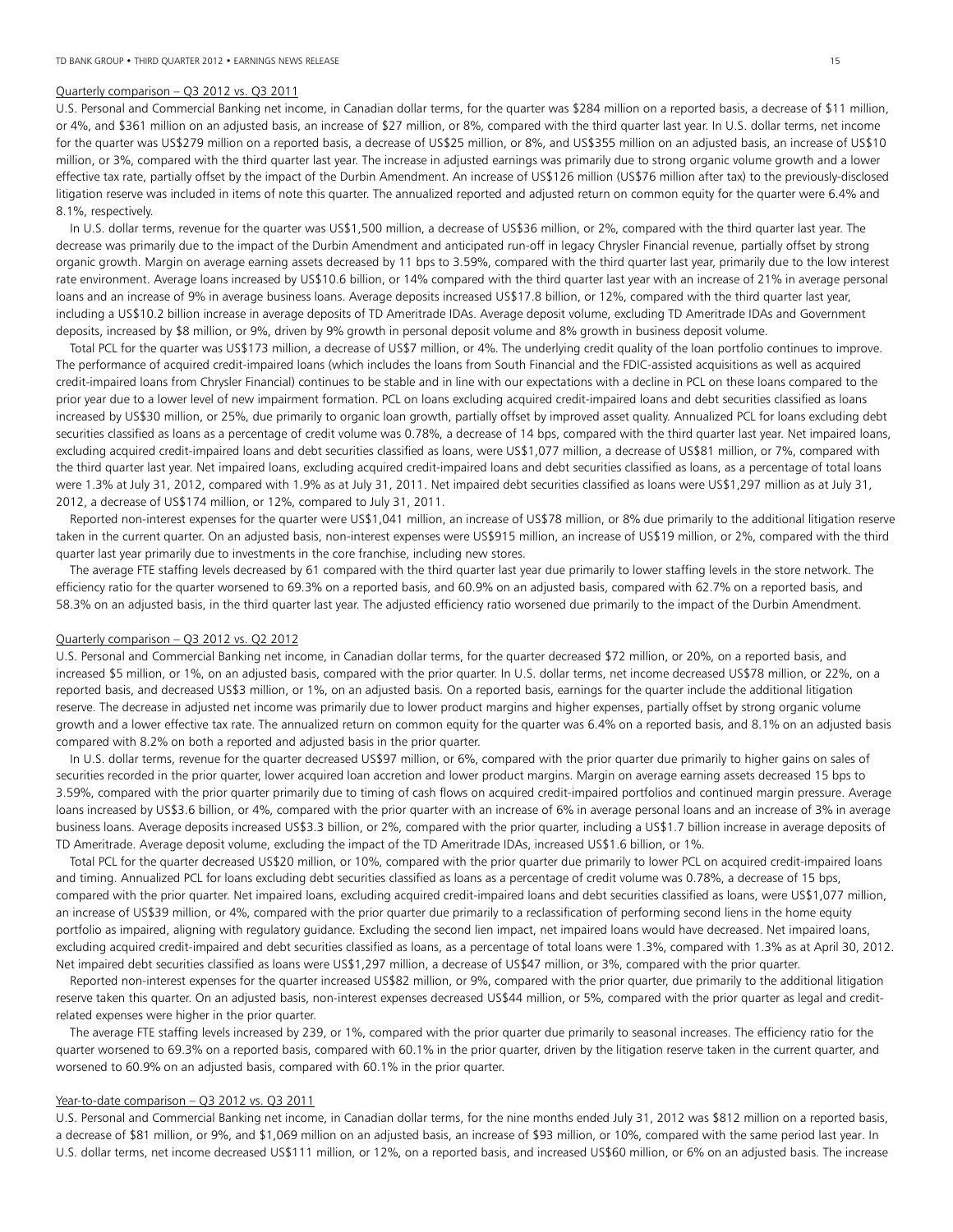in adjusted earnings was primarily due to strong organic growth, partially offset by the impact of the Durbin Amendment. On a year-to-date basis, the reported and adjusted annualized return on common equity were 6.1% and 8.1%, respectively.

 In U.S. dollar terms, revenue on a year-to-date basis was US\$4,562 million, an increase of US\$202 million, or 5%, compared with the same period last year, due to the Chrysler Financial acquisition, organic growth, and gains on sales of securities, partially offset by the impact of the Durbin Amendment and lower product margins. The margin on average earning assets on a year-to-date basis decreased by 12 bps to 3.65%, compared with the same period last year, primarily due to higher growth rates in lower margin loan and deposit products, run-off of higher margin legacy Chrysler Financial loans and the low interest rate environment.

 Total PCL on a year-to-date basis was US\$521 million, a decrease of US\$47 million, or 8%, compared with the same period last year, due primarily to improved asset quality and lower PCL on debt securities classified as loans. Annualized PCL for loans excluding debt securities classified as loans as a percentage of credit volume was 0.82%, a decrease of 11 bps, compared with the same period last year.

 On a year-to-date basis, non-interest expenses were US\$3,166 million, an increase of US\$501 million, or 19%, on a reported basis, and US\$2,744 million, an increase of US\$215million, or 9%, on an adjusted basis, compared with the same period last year, due to the Chrysler Financial acquisition, legal and credit-related expenses and investments in the core franchise, including new store openings.

 The average FTE staffing levels on a year-to-date basis increased by 1,143, or 5%, compared with the same period last year. This increase was primarily due to the Chrysler Financial acquisition. The reported efficiency ratio on a year-to-date basis worsened to 69.4%, compared with 61.2% in the same period last year due primarily to litigation reserves in the current year. The adjusted efficiency ratio worsened to 60.2%, compared with 58.1% for the same period last year.

#### Business Outlook

Strong volume growth is expected to continue through the remainder of fiscal 2012 driven by residential mortgages, indirect auto loans, and commercial lending. Organic deposit growth momentum is expected to continue due to maturing stores. Over time, we generally expect declines in PCL due to the improved overall asset quality of the portfolio, but PCL amounts may vary in any given quarter. Given sustained low interest rates, we expect continued lower margins, pressuring net income particularly for our deposit and indirect auto lending businesses. Expense growth will be managed closely, while investing in resources and infrastructure to support growth. Overall, we expect solid adjusted earnings growth for 2012, taking into account regulatory and market conditions, including continued effects of the low interest rate environment and expectations of a modestly improving U.S. economy.

#### **TABLE 10: WHOLESALE BANKING**

| (millions of Canadian dollars, except as noted) | For the three months ended |  |         |    |         | For the nine months ended |         |  |         |  |
|-------------------------------------------------|----------------------------|--|---------|----|---------|---------------------------|---------|--|---------|--|
|                                                 | July 31                    |  | Apr. 30 |    | July 31 |                           | July 31 |  | July 31 |  |
|                                                 | 2012                       |  | 2012    |    | 2011    |                           | 2012    |  | 2011    |  |
| Net interest income (TEB)                       | 447                        |  | 434     | S. | 432     |                           | 1,324   |  | 1.215   |  |
| Non-interest income                             | 191                        |  | 174     |    | 27      |                           | 605     |  | 555     |  |
| Total revenue                                   | 638                        |  | 608     |    | 459     |                           | 1.929   |  | 1.770   |  |
| Provision for credit losses                     | 21                         |  | 6       |    | 6       |                           | 39      |  | 19      |  |
| Non-interest expenses                           | 406                        |  | 384     |    | 330     |                           | 1.196   |  | 1,073   |  |
| Net income                                      | 180                        |  | 197     |    | 112     |                           | 571     |  | 535     |  |
| Selected volumes and ratios                     |                            |  |         |    |         |                           |         |  |         |  |
| Risk-weighted assets (billions of dollars)      | 48                         |  | 48      |    | 32      |                           | 48      |  | 32      |  |
| Return on common equity <sup>1</sup>            | 16.7%                      |  | 19.5 %  |    | 13.1    | $\%$                      | 18.3%   |  | 26.1%   |  |
| Efficiency ratio                                | 63.6%                      |  | 63.2%   |    | 71.9    | $\%$                      | 62.0%   |  | 60.6 %  |  |
| Average number of full-time equivalent staff    | 3,588                      |  | 3.540   |    | 3,612   |                           | 3,555   |  | 3,480   |  |

<sup>1</sup> Effective the first quarter of 2012, the Bank revised its methodology for allocating capital to its business segments to align with the future common equity capital requirements under Basel III at a 7% Common Equity Tier 1 rate. The return measures for business segments will now be return on common equity rather than return on invested capital. These changes have been applied prospectively. Return on invested capital, which was used as the return measure in prior periods, has not been restated to return on common equity.

#### Quarterly comparison – Q3 2012 vs. Q3 2011

Wholesale Banking net income for the quarter was \$180 million, an increase of \$68 million, or 61%, compared with the third quarter last year. The increase was primarily due to trading-related revenue. Partially offsetting the increase in revenue were higher non-interest expenses and PCL. The annualized return on common equity for the quarter was 16.7%.

 Wholesale Banking revenue is derived primarily from capital markets services and corporate lending. The capital markets businesses generate revenue from advisory, underwriting, trading, facilitation, and trade execution services. Revenue for the quarter was \$638 million, an increase of \$179 million, or 39%, compared with the third quarter last year. The increase in revenue was due to improved fixed income and credit trading which benefited from stronger client activity and tightening credit spreads as compared with the difficult market conditions in the third quarter last year. The trading-related revenue also reflects gains recognized on trading positions that were previously considered impaired. Underwriting revenue was strong, reflecting higher revenue from investment grade debt issuances. Partially offsetting these increases were lower security gains and lower advisory fees due to an industry-wide decline in mergers and acquisitions (M&A) closing during the quarter.

 PCL for the quarter was \$21 million, compared with \$6 million in the same period last year. PCL in the current period was related to a single name in the corporate lending portfolio. PCL was limited to the accrual cost of credit protection in the same period last year. Net impaired loans were \$48 million, an increase of \$13 million, or 37%, over the third quarter last year.

 Non-interest expenses for the quarter were \$406 million, an increase of \$76 million or 23%, compared with the third quarter last year. The increase was due to additional legal provisions and higher variable compensation commensurate with higher revenue.

 Risk-weighted assets were \$48 billion, an increase of \$16 billion, or 50%, compared with the third quarter last year. The increase was due to the implementation of the revised Basel II market risk framework.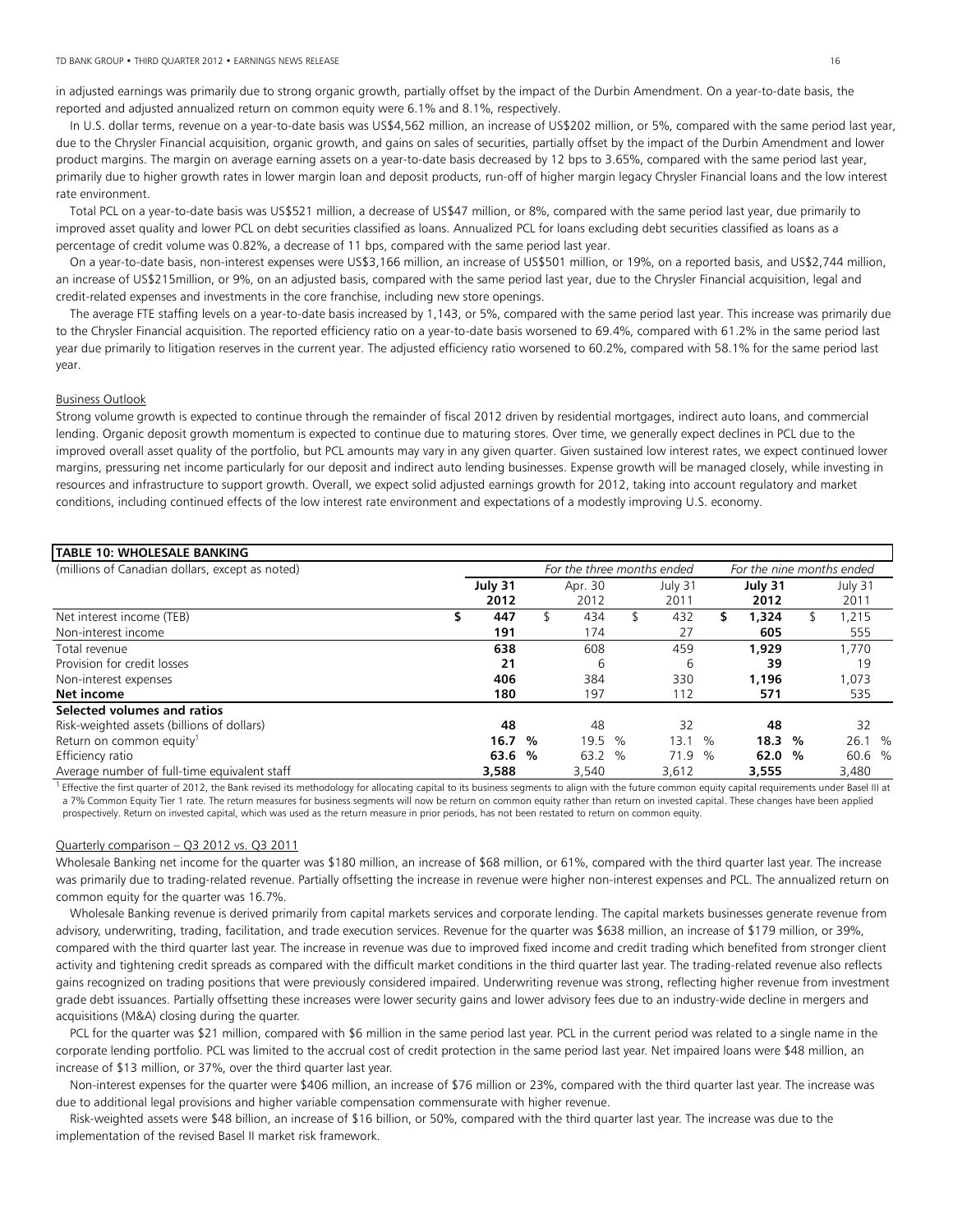## Quarterly comparison – Q3 2012 vs. Q2 2012

Wholesale Banking net income for the quarter decreased by \$17 million, or 9%, compared with the prior quarter. The increase in revenue was offset by higher non-interest expenses and PCL. The annualized return on common equity for the quarter was 16.7% compared with 19.5% in the prior quarter.

 Revenue for the quarter increased \$30 million, or 5%, compared with the prior quarter, largely driven by higher fixed income and credit trading. Market conditions improved during the quarter reflecting economic news in Europe. Offsetting the improved trading revenue was a decline in M&A fees from strong levels in the previous quarter and lower security gains from the investment portfolio.

PCL for the quarter was \$21 million, compared with \$6 million in the prior quarter. PCL in the current period was related to a single name in the corporate lending portfolio. PCL in the prior quarter was limited to the accrual cost of credit protection. Net impaired loans were \$48 million, an increase of \$17 million, or 55%, over the third quarter last year.

 Non-interest expenses for the quarter increased by \$22 million, or 6%, primarily due to higher operating expenses, partially offset by lower variable compensation from investment banking revenue.

Risk-weighted assets were flat at \$48 billion compared with the prior quarter.

#### Year-to-date comparison - Q3 2012 vs. Q3 2011

Wholesale Banking net income for the nine months ended July 31, 2012 was \$571 million, an increase of \$36 million, or 7%, compared with the same period last year. The increase was primarily due to strong trading revenue partially offset by higher non-interest expenses. On a year-to-date basis, the annualized return on common equity was 18.3%.

 Revenue on a year-to-date basis was \$1,929 million, an increase of \$159 million, or 9%, compared with the prior year. The increase was largely attributable to higher fixed income and credit trading on tightening credit spreads and increased client activity. Investment banking experienced strong client activity in M&A and credit originations, particularly in the first two quarters. Partially offsetting these increases was lower corporate lending revenue on reduced interest margins, slower equity trading and underwriting, and lower security gains from the investment portfolio.

 PCL on a year-to-date basis was \$39 million, an increase of \$20 million, or 105%, compared with the same period last year related to a single name in the corporate lending portfolio in the current year.

 On a year-to-date basis, non-interest expenses were \$1,196 million, an increase of \$123 million, or 11%, largely due to higher variable compensation on improved performance, additional legal provisions and higher infrastructure spending.

## Business Outlook

There continues to be risk in the macroeconomic environment, and ongoing fiscal issues faced by the world's major economies will likely cause trading conditions to remain difficult. We expect that volumes will be muted, at least in the short term, as market participants remain cautious in directionless markets. Although the global economic outlook remains uncertain, we are confident that our diversified, client-focused business model will provide a stable revenue base. We will also remain focused on execution and reducing our expenses in 2013.

| <b>TABLE 11: CORPORATE</b>                                                    |   |           |    |                            |           |                           |           |  |  |  |
|-------------------------------------------------------------------------------|---|-----------|----|----------------------------|-----------|---------------------------|-----------|--|--|--|
| (millions of Canadian dollars)                                                |   |           |    | For the three months ended |           | For the nine months ended |           |  |  |  |
|                                                                               |   | July 31   |    | Apr. 30                    | July 31   | July 31                   | July 31   |  |  |  |
|                                                                               |   | 2012      |    | 2012                       | 2011      | 2012                      | 2011      |  |  |  |
| Net income (loss) - reported                                                  |   | 15        | \$ | $(33)$ \$                  | $(61)$ \$ | $(81)$ \$                 | (240)     |  |  |  |
| Adjustments for items of note: Decrease (increase) in net income <sup>1</sup> |   |           |    |                            |           |                           |           |  |  |  |
| Amortization of intangibles                                                   |   | 59        |    | 59                         | 94        | 178                       | 296       |  |  |  |
| Fair value of derivatives hedging the reclassified available-for-sale         |   |           |    |                            |           |                           |           |  |  |  |
| securities portfolio                                                          |   |           |    | 9                          | (9)       | 54                        | (91)      |  |  |  |
| Fair value of credit default swaps hedging the corporate loan book, net       |   |           |    |                            |           |                           |           |  |  |  |
| of provision for credit losses                                                |   | (2)       |    |                            | (5)       |                           | (4)       |  |  |  |
| Integration charges, direct transaction costs, and changes in fair value      |   |           |    |                            |           |                           |           |  |  |  |
| of contingent consideration relating to the Chrysler Financial                |   |           |    |                            |           |                           |           |  |  |  |
| acquisition                                                                   |   | 6         |    | 3                          | 26        | 14                        | 36        |  |  |  |
| Reduction of allowance for incurred but not identified credit losses          |   | (30)      |    | (59)                       |           | (120)                     |           |  |  |  |
| Positive impact due to changes in statutory income tax rates                  |   | (18)      |    |                            |           | (18)                      |           |  |  |  |
| Total adjustments for items of note                                           |   | 15        |    | 13                         | 106       | 108                       | 237       |  |  |  |
| Net income (loss) – adjusted                                                  |   | 30        | \$ | $(20)$ \$                  | 45        | 27<br>S                   | (3)<br>-S |  |  |  |
| Decomposition of items included in net gain (loss) – adjusted                 |   |           |    |                            |           |                           |           |  |  |  |
| Net corporate expenses                                                        | S | $(55)$ \$ |    | $(95)$ \$                  | $(70)$ \$ | $(242)$ \$                | (270)     |  |  |  |
| Other                                                                         |   | 59        |    | 49                         | 88        | 191                       | 189       |  |  |  |
| Non-controlling interests                                                     |   | 26        |    | 26                         | 27        | 78                        | 78        |  |  |  |
| Net income (loss) – adjusted                                                  |   | 30        | -S | $(20)$ \$                  | 45        | 27<br>S                   | (3)       |  |  |  |

<sup>1</sup> For explanations of items of note, see the "Non-GAAP Financial Measures – Reconciliation of Adjusted to Reported Net Income" table in the "How We Performed" section of this document.

#### Quarterly comparison – Q3 2012 vs. Q3 2011

Corporate segment's reported net income for the quarter was \$15 million, compared with a reported net loss of \$61 million in the third quarter last year. Adjusted net income was \$30 million, compared with an adjusted net income of \$45 million in the third quarter last year. The change was primarily due to lower net corporate expenses and favourable tax items, more than offset by the unfavourable impact of treasury and other hedging activities and other items.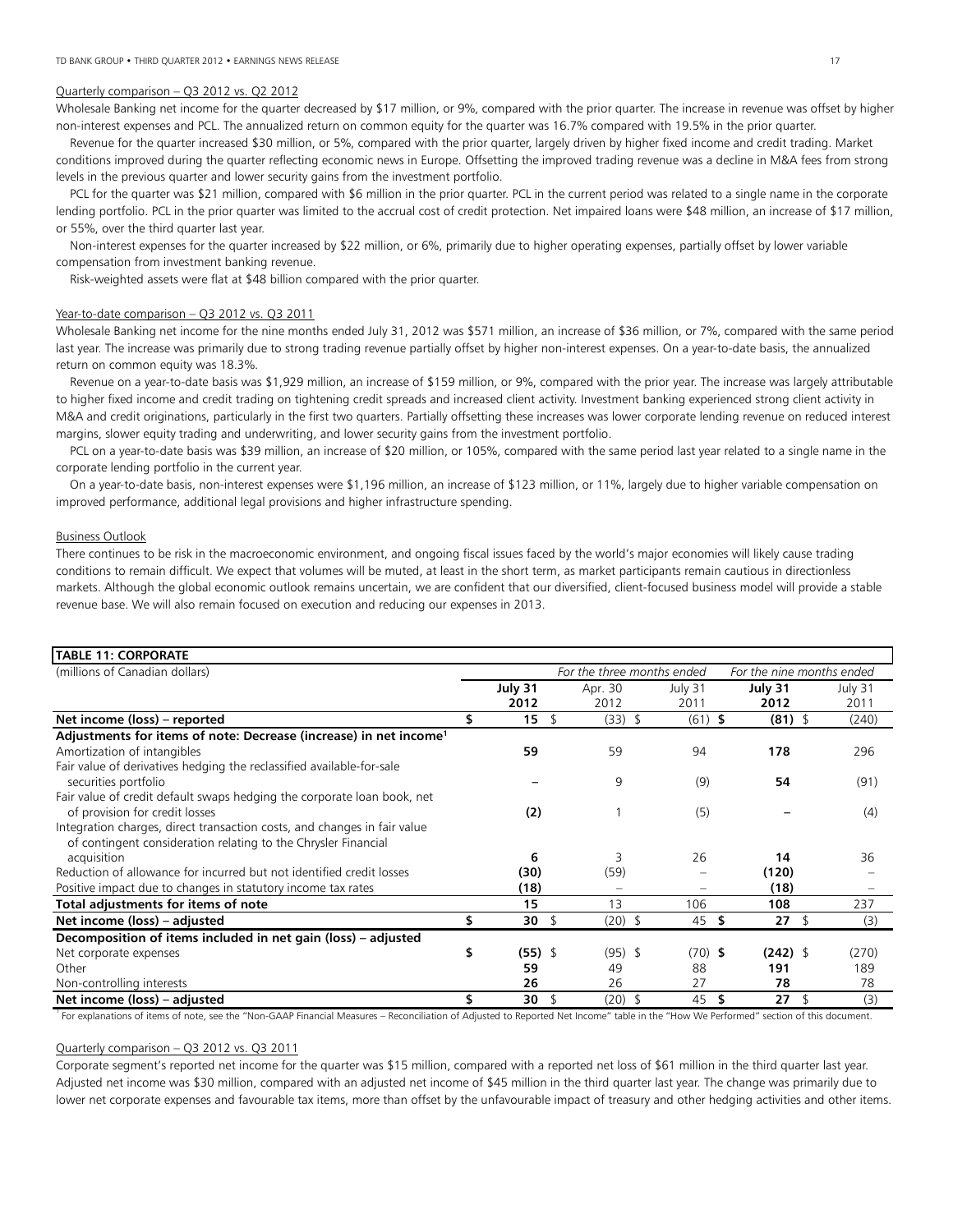#### TD BANK GROUP • THIRD QUARTER 2012 • EARNINGS NEWS RELEASE 18

# Quarterly comparison - Q3 2012 vs. Q2 2012

Corporate segment's reported net income for the quarter was \$15 million, compared with a reported net loss of \$33 million in the prior quarter. Adjusted net income was \$30 million, compared with an adjusted net loss of \$20 million in the prior quarter. The change was primarily due to lower net corporate expenses which were lower than expected.

## Year-to-date comparison – Q3 2012 vs. Q3 2011

Corporate segment's reported net loss for the nine months ended July 31, 2012 was \$81 million, compared with a reported net loss of \$240 million in the same period last year. Adjusted net income for the nine months ended July 31, 2012 was \$27 million, compared with an adjusted net loss of \$3 million last year. The change was primarily attributable to lower net corporate expenses.

#### **Outlook**

We continue to target an adjusted net loss of \$40 million to \$80 million per quarter; however, the Corporate segment results are subject to some volatility and are inherently difficult to predict by their nature. We expect to move to a net loss at the higher end of our target range in the fourth quarter. In particular, net corporate expenses are expected to increase on a quarter-over-quarter basis.

# **CAPITAL POSITION**

#### **DIVIDENDS**

The Bank's dividend policy is approved by the Board of Directors. On August 30, 2012, the Board of Directors declared a dividend for the quarter ending October 31, 2012 in the amount of \$0.77; and approved an increase in the Bank's target payout range to 40-50% of adjusted earnings. The increased dividend is consistent with the Bank's new target payout range**.** The Bank's ability to pay dividends is subject to the Bank Act and the requirements of OSFI. See Note 18 to the Bank's 2011 Annual Consolidated Financial Statements for further details on dividend restrictions.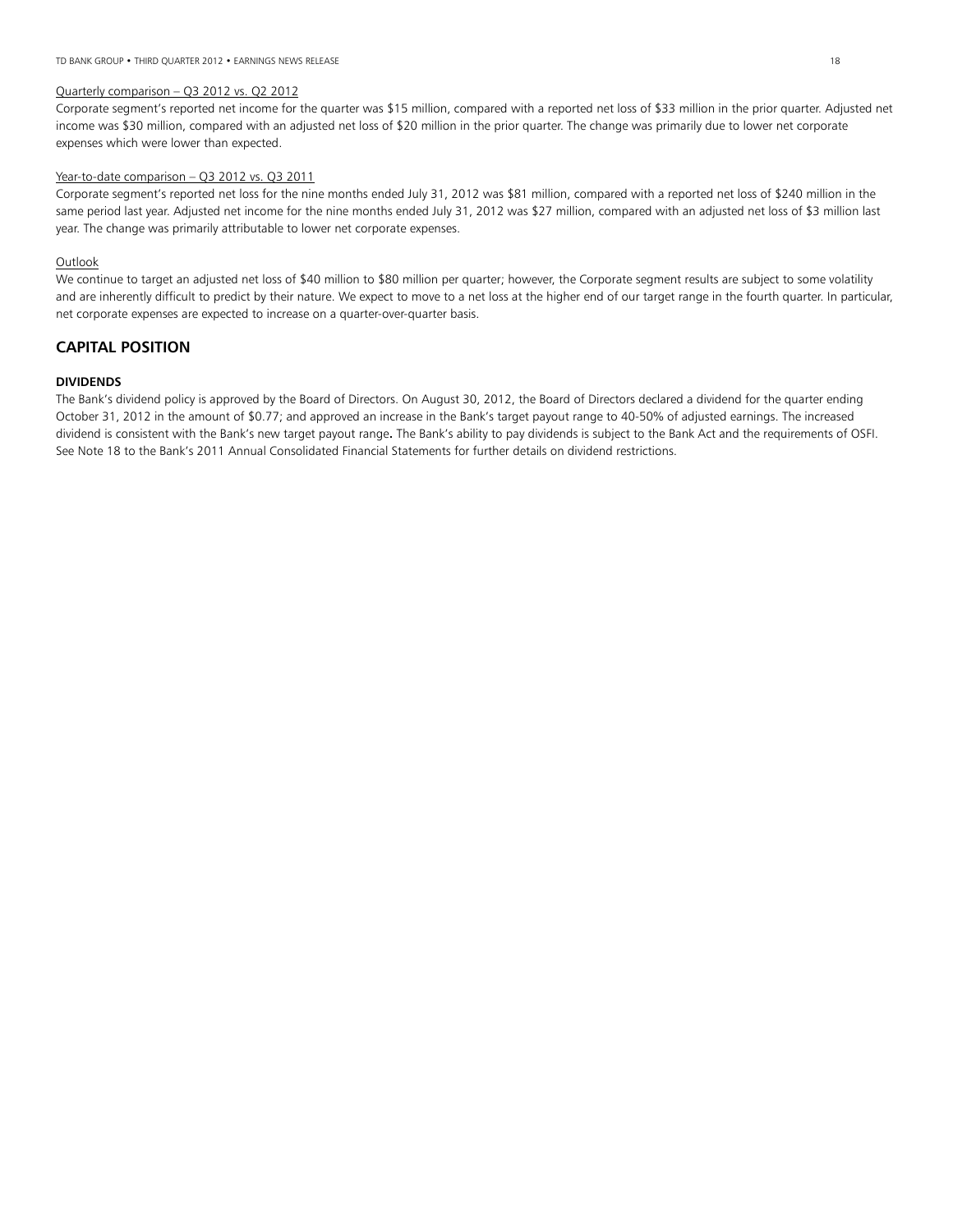# **SHAREHOLDER AND INVESTOR INFORMATION**

## **Shareholder Services**

| If you:                                                                                           | And your inquiry relates to:                                                                                                                                                                                                                                                                               | Please contact:                                                                                                                                                                                                                                                                                                                                                                                                                                          |
|---------------------------------------------------------------------------------------------------|------------------------------------------------------------------------------------------------------------------------------------------------------------------------------------------------------------------------------------------------------------------------------------------------------------|----------------------------------------------------------------------------------------------------------------------------------------------------------------------------------------------------------------------------------------------------------------------------------------------------------------------------------------------------------------------------------------------------------------------------------------------------------|
| Are a registered shareholder (your name appears<br>on your TD share certificate)                  | Missing dividends, lost share certificates, estate questions,<br>address changes to the share register, dividend bank account<br>changes, the dividend reinvestment plan, eliminating<br>duplicate mailings of shareholder materials, or stopping (and<br>resuming) receiving annual and quarterly reports | <b>Transfer Agent:</b><br>CIBC Mellon Trust Company*<br>P.O. Box 700, Station B<br>Montreal, Quebec H3B 3K3<br>1-800-387-0825 or 416-682-3860<br>Facsimile: 1-888-249-6189<br>inquiries@canstockta.com or www.canstockta.com<br>*Canadian Stock Transfer Company Inc. acts as administrative agent for CIBC<br><b>Mellon Trust Company</b>                                                                                                               |
| Hold your TD shares through the<br><b>Direct Registration System</b><br>in the United States      | Missing dividends, lost share certificates, estate questions,<br>address changes to the share register, eliminating duplicate<br>mailings of shareholder materials, or stopping (and resuming)<br>receiving annual and quarterly reports                                                                   | <b>Co-Transfer Agent and Registrar:</b><br>Computershare Shareowner Services LLC<br>P.O. Box 358015<br>Pittsburgh, Pennsylvania 15252-8015<br>or<br>480 Washington Boulevard<br>Jersey City, New Jersey 07310<br>1-866-233-4836<br>TDD for hearing impaired: 1-800-231-5469<br>Shareholders outside of U.S.: 201-680-6578<br>TDD shareholders outside of U.S: 201-680-6610<br>shrrelations@cpushareownerservices.com<br>or www.cpushareownerservices.com |
| <b>Beneficially own</b> TD shares that are held in the                                            | Your TD shares, including questions regarding the dividend                                                                                                                                                                                                                                                 | Your intermediary                                                                                                                                                                                                                                                                                                                                                                                                                                        |
| name of an intermediary, such as a bank, a trust<br>company, a securities broker or other nominee | reinvestment plan and mailings of shareholder materials                                                                                                                                                                                                                                                    |                                                                                                                                                                                                                                                                                                                                                                                                                                                          |

For all other shareholder inquiries, please contact TD Shareholder Relations at 416-944-6367 or 1-866-756-8936 or email tdshinfo@td.com. Please note that by leaving us an e-mail or voicemail message you are providing your consent for us to forward your inquiry to the appropriate party for response.

## General Information

Contact Corporate & Public Affairs: 416-982-8578

Products and services: Contact TD Canada Trust, 24 hours a day, seven days a week: 1-866-567-8888 French: 1-866-233-2323 Cantonese/Mandarin: 1-800-328-3698 Telephone device for the hearing impaired (TTY): 1-800-361-1180

Internet website: http://www.td.com Internet e-mail: customer.service@td.com

## Access to Quarterly Results Materials

Interested investors, the media and others may view this third quarter earnings news release, Report to Shareholders and supplemental information on the TD website at http://www.td.com/investor.

#### Quarterly Earnings Conference Call

TD Bank Group will host an earnings conference call in Toronto, Ontario on August 30, 2012. The call will be webcast live via TD's website at 3 p.m. ET. The call and webcast will feature presentations by TD executives on the Bank's financial results for the third quarter, followed by a question-andanswer period with analysts. The presentation material referenced during the call will be available on the TD website at http://www.td.com/investor/qr\_2012.jsp on August 30, 2012, by approximately 12 p.m. ET. A listen-only telephone line is available at 416-644-3415 or 1-877-974-0445 (toll free).

The webcast and presentations will be archived at http://www.td.com/investor/gr\_2012.jsp. Replay of the teleconference will be available from 6 p.m. ET on August 30, 2012, until October 1, 2012, by calling 416-640-1917 or 1-877-289-8525 (toll free). The passcode is 4557882, followed by the pound key.